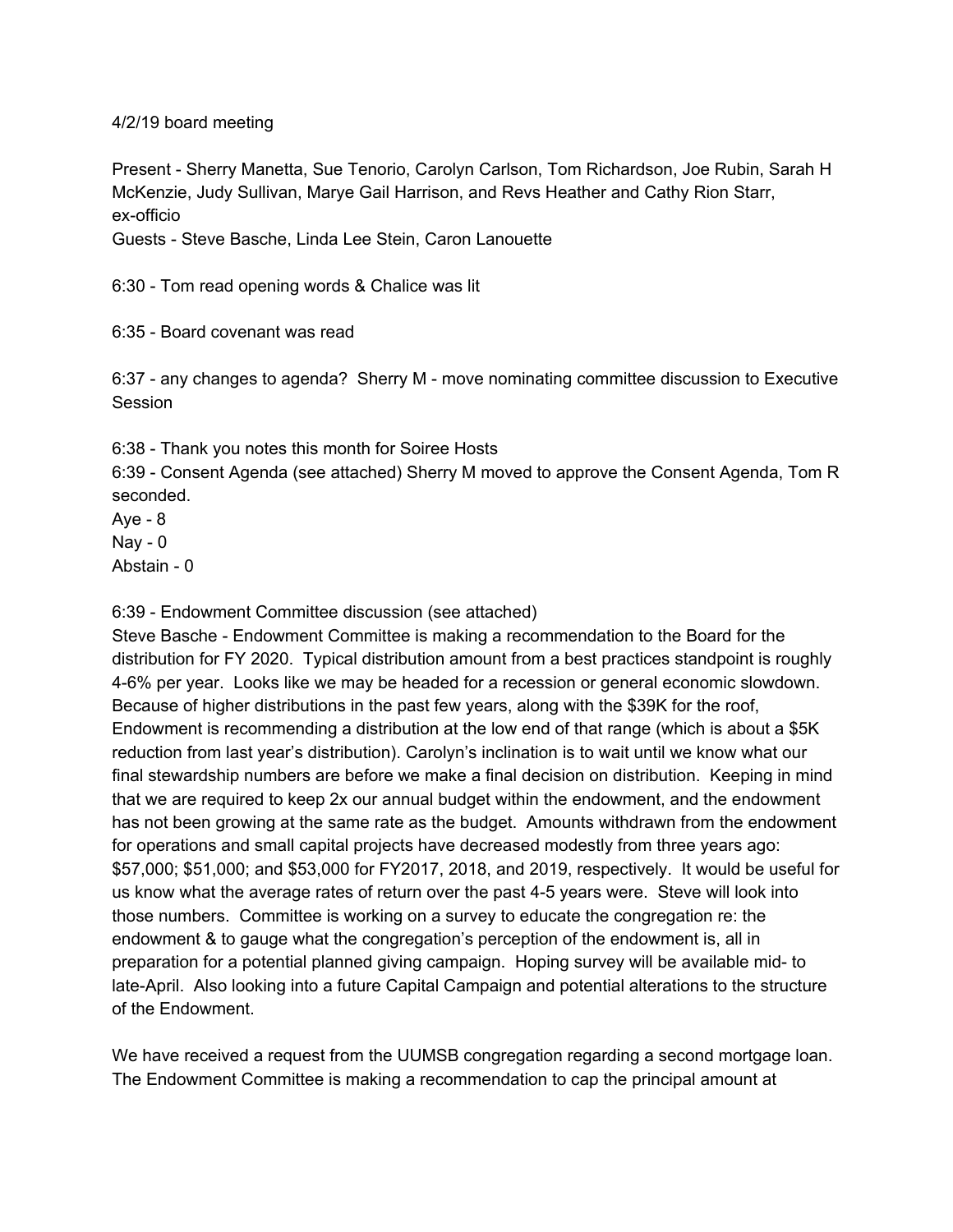\$30,000, in order to not concentrate our overall risk in one area. UUMSB is in agreement with this lower amount. (See attached Term Sheet)

Sherry had a question regarding the annual adjustment, and the administrative burden that could potentially create. Perhaps tie adjustment date to July 1, for ease of use on our bookkeeping end, since that is also the beginning of our fiscal year.

Joe moved that we accept recommendation of Endowment, and authorize an additional Loan of \$30,000 to UUMSB. Tom R seconded.

Aye - 8

 $Nay - 0$ 

Abstain - 0

Cathy remembers that the first loan was really celebrated by the congregation, as a helping hand to another UU Congregation, and we should also celebrate this one as well, once it is finalized. Can be brought up at the Annual Meeting.

Endowment Committee is very active and engaged.

7:15 - Stewardship update from Caron Lanouette: We are currently at \$283,000 pledged, roughly 105 pledging units. Mailing went out to unpledged households, and quite a bit came in from the last soiree on the 29th, and during the service on the 31st. Another communication will go out to households who haven't yet pledged in a week or so. Approximately a week after that, Stewardship (and Joe and Sherry) will start making calls. Our goal is \$340,000. Last year there were about 135-140 pledging units. The current average increase is 5%. Paypal is up and running for direct payments and credit card payments. Tara has been working with Brian Mullen on getting Paypal up and running, and will initially be used for Stewardship, Meeting House Presents, and Adult Programs. RevCathy working with Brian on a thank you mailing, and substantial increases will get individual thank you notes.

7:30 - Finance (see attached) Sherry would like to verify where the 3% COLA number came from when we voted on prioritizing COLA increases. Would like verification of actual UUA recommendation for COLA increases. RevCathy would like us to study the numbers closely, because we will need to vote on the budget in just a few months. Tom pointed out that the Board had initially said we wanted to be able to vote on a budget at the May meeting. There are still a lot of variables that need resolution before the Board can make an informed vote. Perhaps have Budget to review (as close to final as possible) for the May meeting, and to vote at the June 4 meeting.

7:45 - Retreat follow-up: Sherry handed out hang tags that say "Board Member" to affix to name tag. Sherry revised the Board Member/Council Chair Role guide and sent it around. If you have any notes, please get them to her ASAP.

Marye Gail will work with Revs to implement a process for assessment of the Revs. Represents a pared down version of a couple of different UUA recommended methods of conducting ministerial assessments.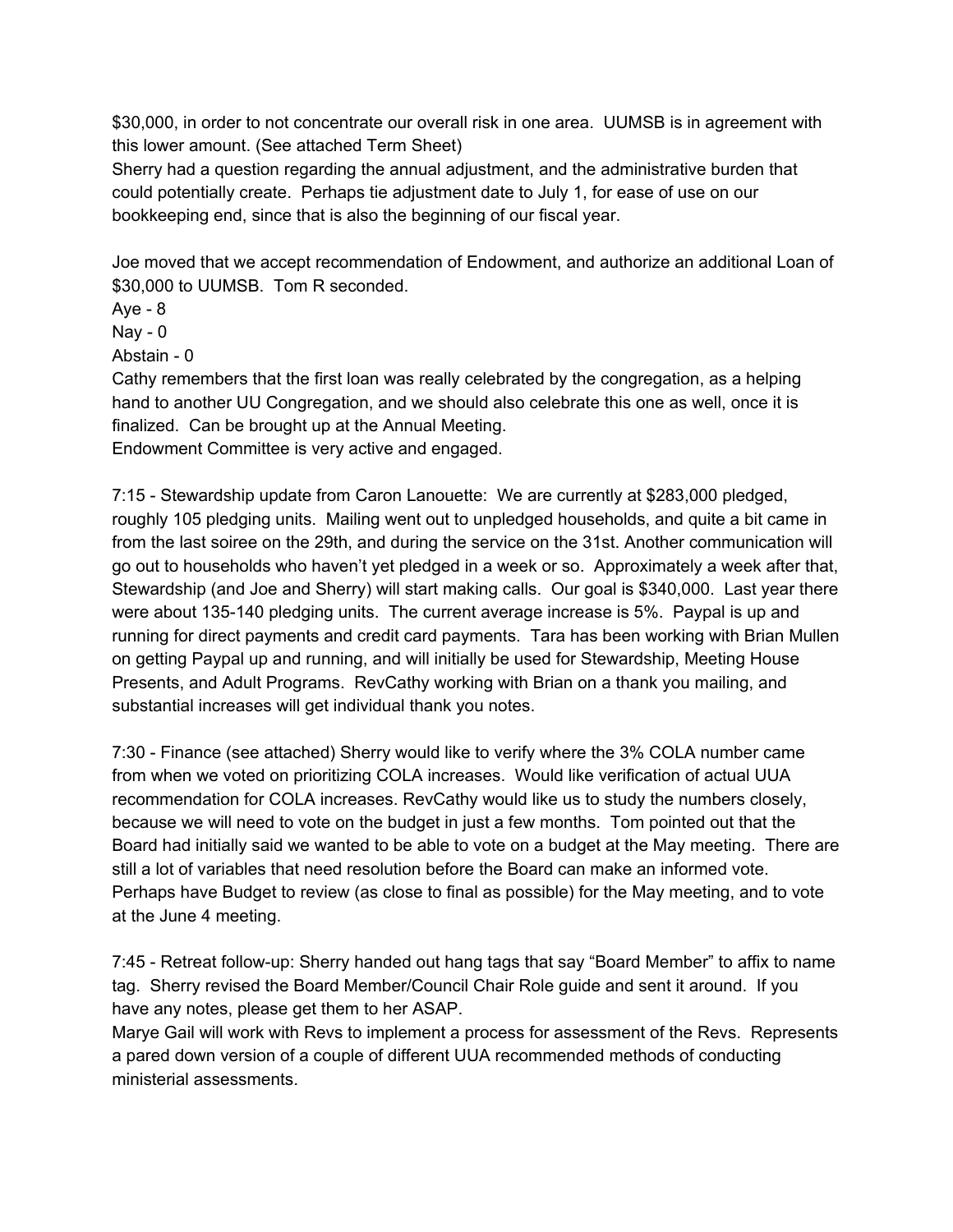Additional "to-dos" from the retreat can be found in the attached President/President-Elect Report

7:51 - Annual Meeting: (proposed draft agenda attached) Carolyn and Marye Gail will organize some sort of food for the Annual Meeting. How do you bring mission into the annual meeting/overall reason for being? Is there a way to make the meeting more interactive? Have people go into small groups & brainstorm ideas to meet our budget, underscores that the budget belongs to the congregation rather than to the board. Sherry will make some edits to the Agenda and send around an update for us to vote on by email.

## 8:19 - Memorial Fee Structure

Board members have been asked about costs of memorial services. Are we doing something different than maybe a year ago? Are we being consistent? Our costs are consistent with prevailing standard. Our current fee structure is not radically different than it has been. We are trying to group it all together so people aren't paying individually for Rev/Music/Flowers/Refreshments/etc… Revs will make further clarification of chart and provide additional information to the board, e.g. what constitutes a family. A policy will ultimately be adopted by the board and communicated to the congregation. Carolyn suggested that there should be more transparency in all fees, e.g. for all adult programs.

## 8:35 - EXECUTIVE SESSION - Nominating Committee

The Board went into Executive Session to discuss the slate of nominees for open Board and Committee positions.

Out of Executive Session Joe R moved to accept the slate of nominees, Sherry seconded  $Aye - 8$  $Nay - 0$ Abstain - 0

There will be a Women's Retreat this year 6/7-6/8

8:46 - Recognition: Thank you to Tom for all his hard work on the budget, Joe thanked John Brancato for spearheading the Nominations.

8:47 - Meeting adjourned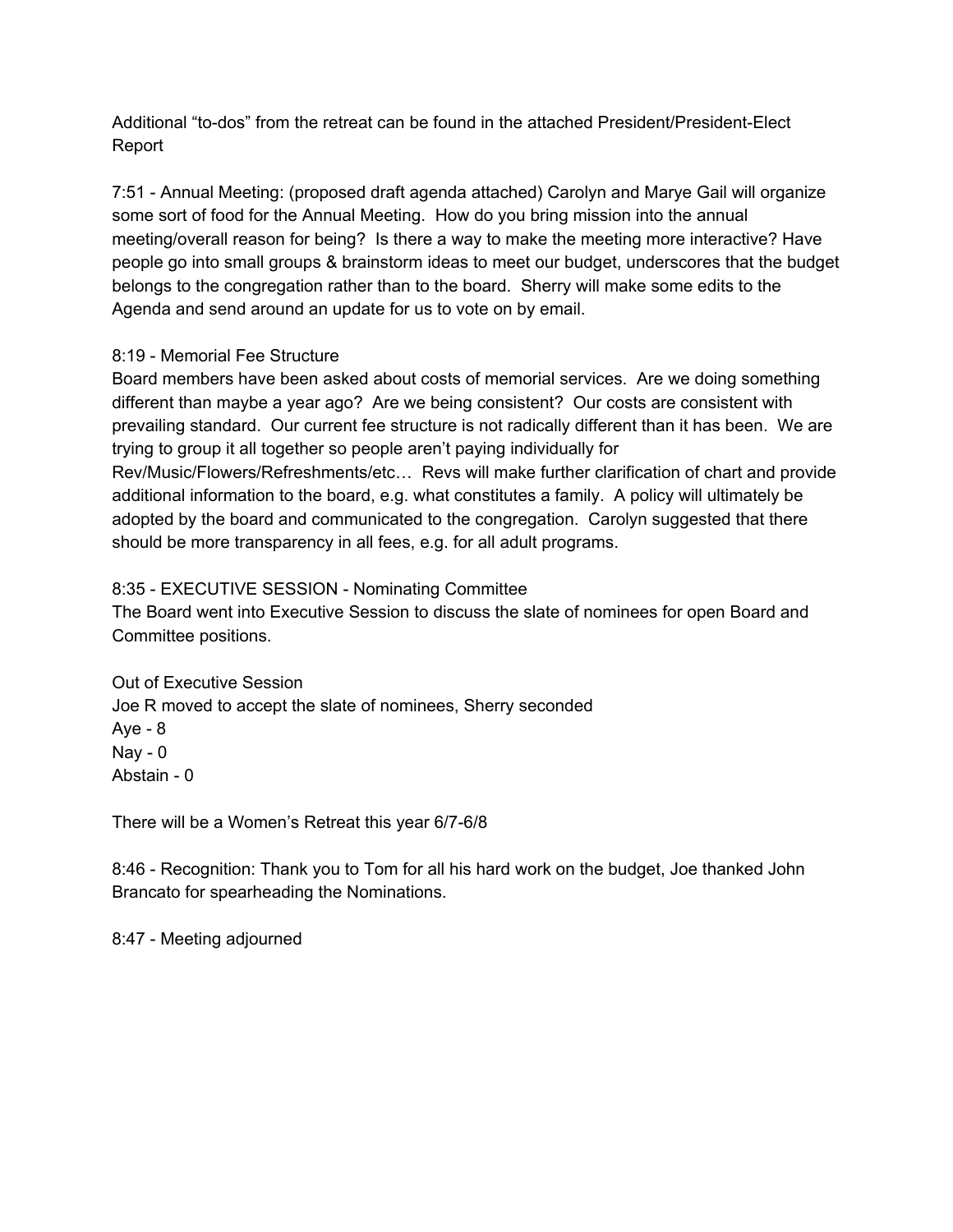Shaded items are in every meeting

#### **FY2019 Theme: Deepening and Connection**

#### **The Unitarian Society of Hartford Mission:**

As a growing, evolving spiritual community inspired by our denomination values, we will commit ourselves to:

- Nurture our needs for personal spiritual growth, inspirational worship and a mutually caring community Devote ourselves to religious learning for all ages
	- Embrace human diversity by welcoming individuals and families of all kinds
	- Join with the larger community to promote love, justice and service to society

Toward these ends we pledge our talents, energies and resources

#### **AGENDA**

6:30 PM 0:04 Opening words--Tom 6:34 PM 0:03 Board covenant (back of this agenda) 6:37 PM 0:01 any changes to agenda 6:38 PM 0:01 Thank you notes (RevCathy, All) 6:39 PM 0:03 Consent agenda motion *Strategic Goal 3/FY2019 Objective C: Sustainable and innovative financial model* 6:42 PM 0:20 Endowment Cttee presentation (visitors: Steve Basche, Bob White, Eve Pech, Greg Nickett) motion (UUMSB loan) 7:02 PM 0:15 Stewardship status/next steps (visitor: Caron Lanouette) 7:17 PM 0:05 Financial Report--FY2019 Financial Risks and FY2020 Budget (Tom, All) *Strategic Goal 4/FY2019 Objective A: Leadership Development* 7:22 PM 0:15 Nominating Committee update (visitor: John Brancato or Joe Rubin) *Strategic Goal 2/FY2019 Objective E: Healthy relations based on respect, understanding and safety/congregational covenant/* 7:37 PM 0:05 Retreat follow-up (All) Objectives and assessment for Revs and ministry--next steps Council Chair guidelines (revised version) Prioritization of other "To Do's" (see Pres/Pres-elect report for list) **Other** 7:42 PM 0:05 Annual meeting (All) 7:47 PM 0:05 Retreat discussion (All) 7:52 PM 0:10 Review decisions and follow-up actions, New Business (All--include in monthly reports) Organizational design and staffing Lighting project Intern minister advisory committee Immigration, sanctuary and asylum Meeting House security Safer Congregations policy Membership restructure Beloved Conversations Pastoral care **Other** 8:02 PM 0:05 Co-ministers' report highlights (RevCathy, RevHeather) and the state of the state of the state of the state of the state of the state of the state of the state of the state of the state of the state of the sta 8:07 PM 0:10 Council Chair report highlights (Judy, Sue, Carolyn, Marye Gail) (30 Decrement of the United States only 8:17 PM 0:05 President/President-elect's report highlights (Sherry, Joe) 8:22 PM 0:00 Guest comments (if time allows) 8:22 PM 0:05 Executive session 8:27 PM 0:03 Recognition 8:30 PM Adjourn **Discussion Items/Votes** Materials/Discussion **Closing Items Opening**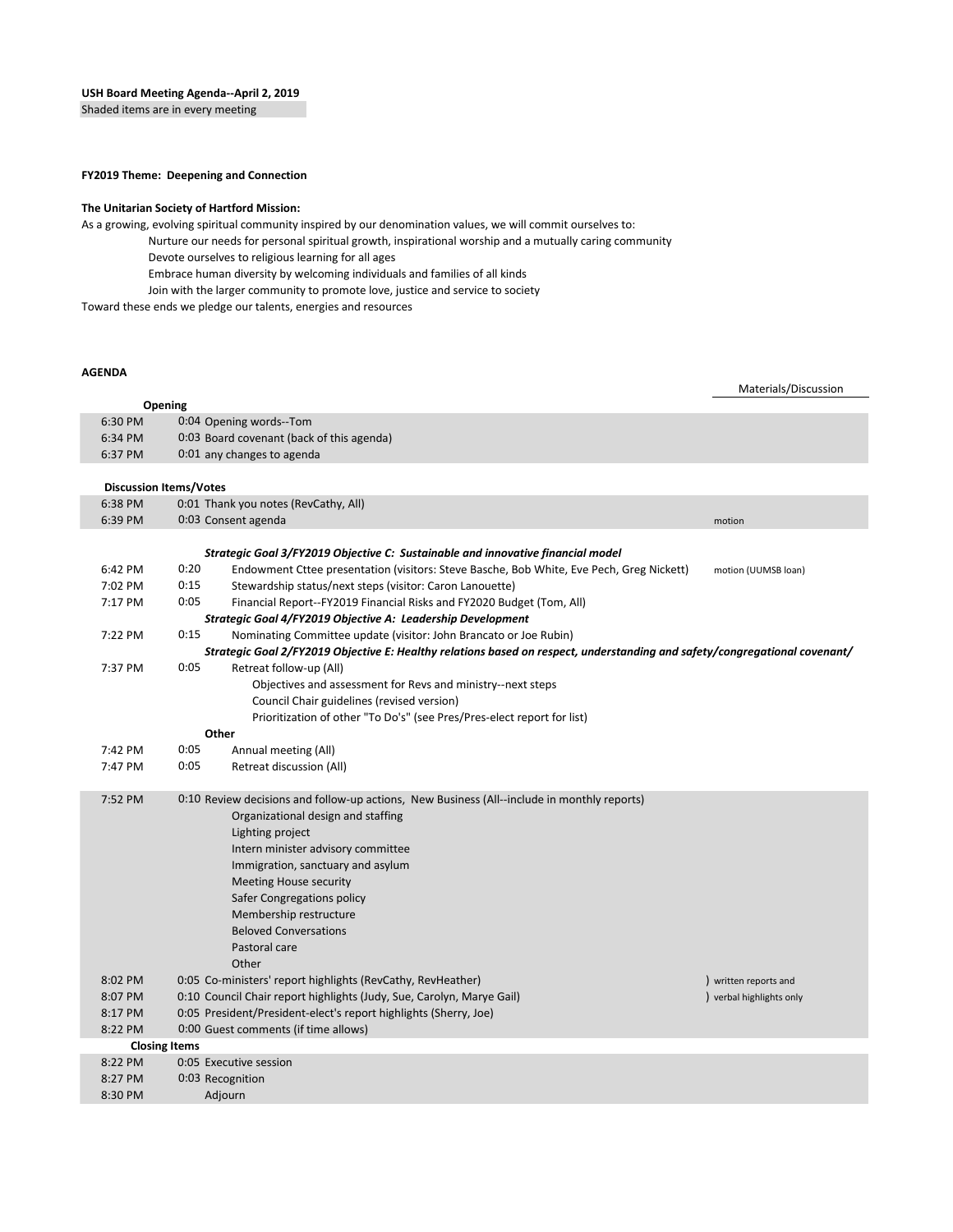#### **Follow ups and Parking lot items**

#### **New from March board meeting**

Mar '19 mtg Finalize Council Chair position description

#### **Carried forward**

Dec '18 mtg Comprehensive lighting plan/projection/sound project--referred to B&G, congregational input, proposal to come to board ??

- Nov '18 mtg Board Objective C: Resource planning at December EC--continue to Feb EC (Revs)
- Nov '18 mtg Board Objective A: Membership component
- Nov '18 mtg Board Objective A: Nominating Committee
- July '18 mtg Finalize Co-Minister objectives
- Apr '18 mtg Safer Congregation policy to be finalized
- Feb '18 mtg Sabbatical--began dialogue w/ Joe Sullivan, timing to be approved 10/18, task force to develop plan
- Dec '17 mtg Other Hartford Foundation grants or other funders available?
- Nov '17 mtg Meeting House security--comprehensive exploration

#### **USH Board Covenant**

The USH Board of Directors covenants and affirms its commitment to the seven principles of Unitarian Universalism, to the USH mission and to the following:

We acknowledge that our work takes place in the context of a spiritual community, one that covenants each week that "love is the spirit of this church." Therefore, we will strive to work together in a loving, courteous, and nonjudgmental way. We will be intentionally accountable to one another and to the congregation as a whole, e.g., we will work within an orderly process, regularly communicate what we can and cannot do, be responsive to each other by providing updates and revisions to plans/expectations as needed, and model respectful behavior with each other.

We will conduct our work with transparency and at the same time with sensitivity and discretion. We will seek to work as a team and we will be compassionate and forgiving as individuals to ourselves and one another, assuming mutual good will and positive intentions.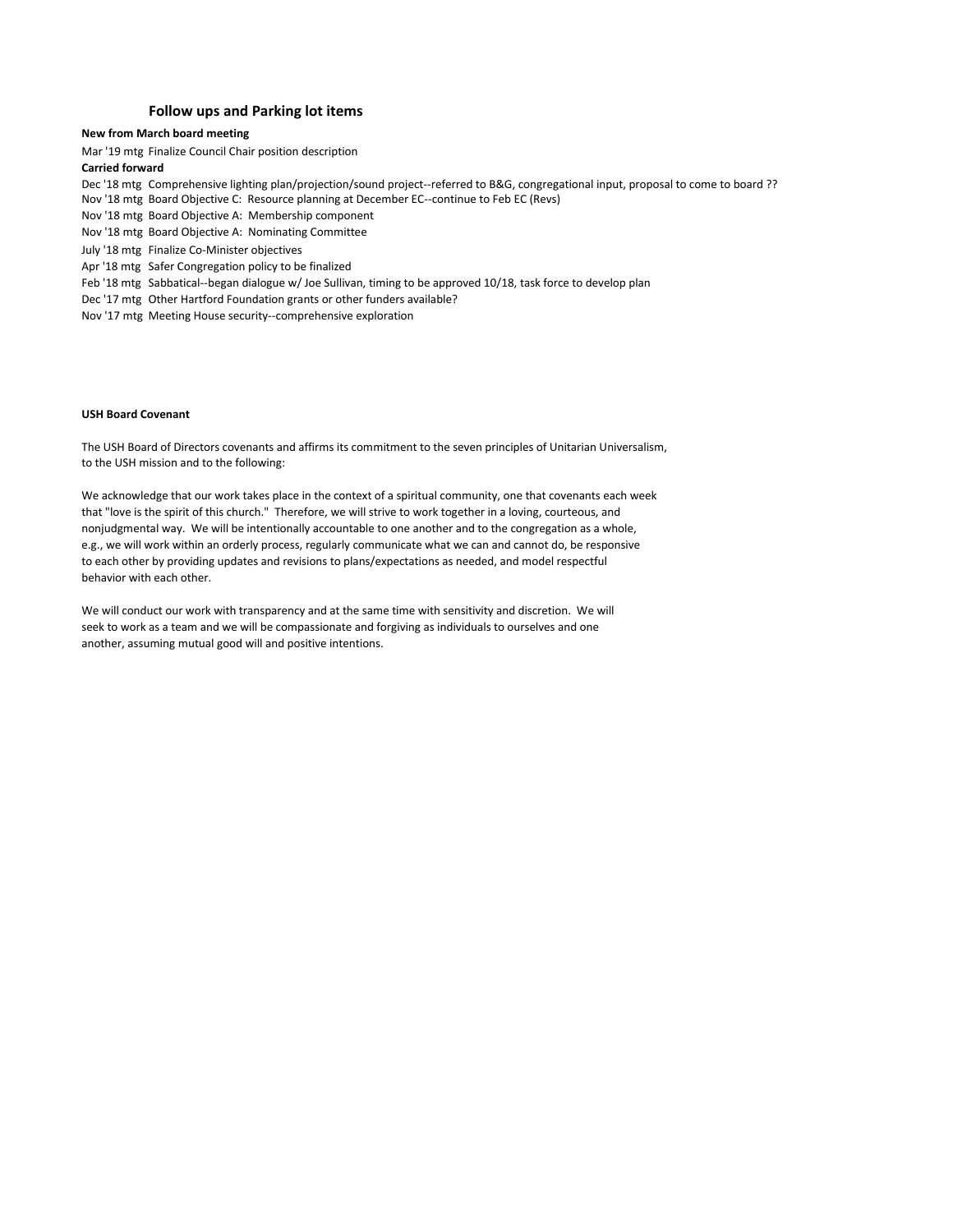# Consent Agenda USH Board meeting April 2, 2019

- 1. Approve minutes:
	- a. March 5, 2019 board meeting minutes
	- b. March 5, 2019 executive committee meeting summary
	- c. February 24, 2019 semi-annual congregational meeting minutes
- 2. Appoint Dana Donovan as a member of the Nominating Committee effectively immediately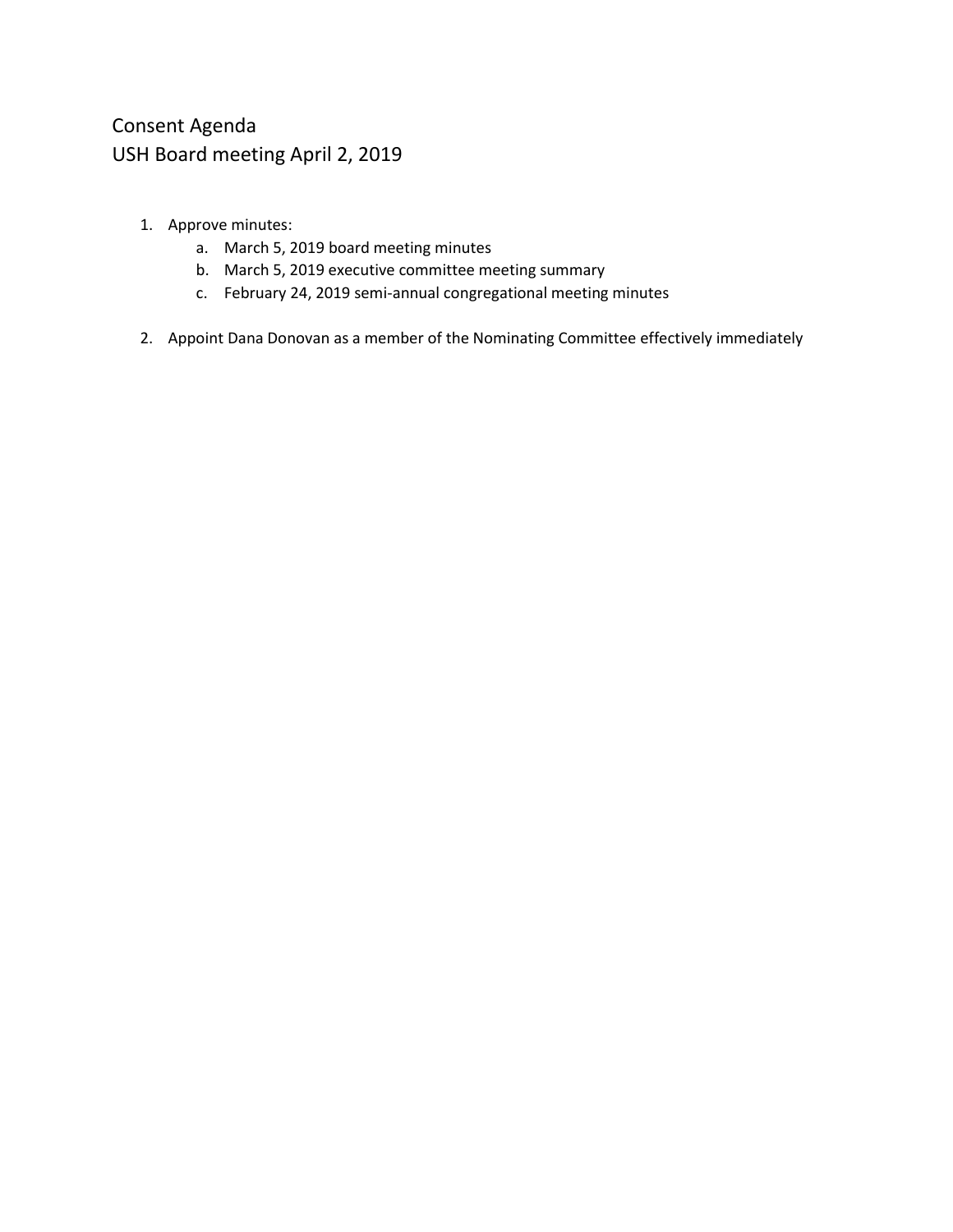Endowment Committee Distribution Recommendation:

Based on the excellent spreadsheet prepared by Sherry (attached hereto) which yields a 3 year average balance of the endowment of \$1,181,552, at our last endowment committee meeting, the committee voted to recommend a distribution from the endowment of 4% or \$47,262 to support operations and small projects.

The committee considered that a prudent distribution percentage would generally be in the range of 4 to 6%. The committee considered that given the possibility of a recession and/or a downturn in the stock market, and given the need in prior years to withdraw funds for projects such as roof repair, it would be prudent to recommend a distribution at the lower end of the range.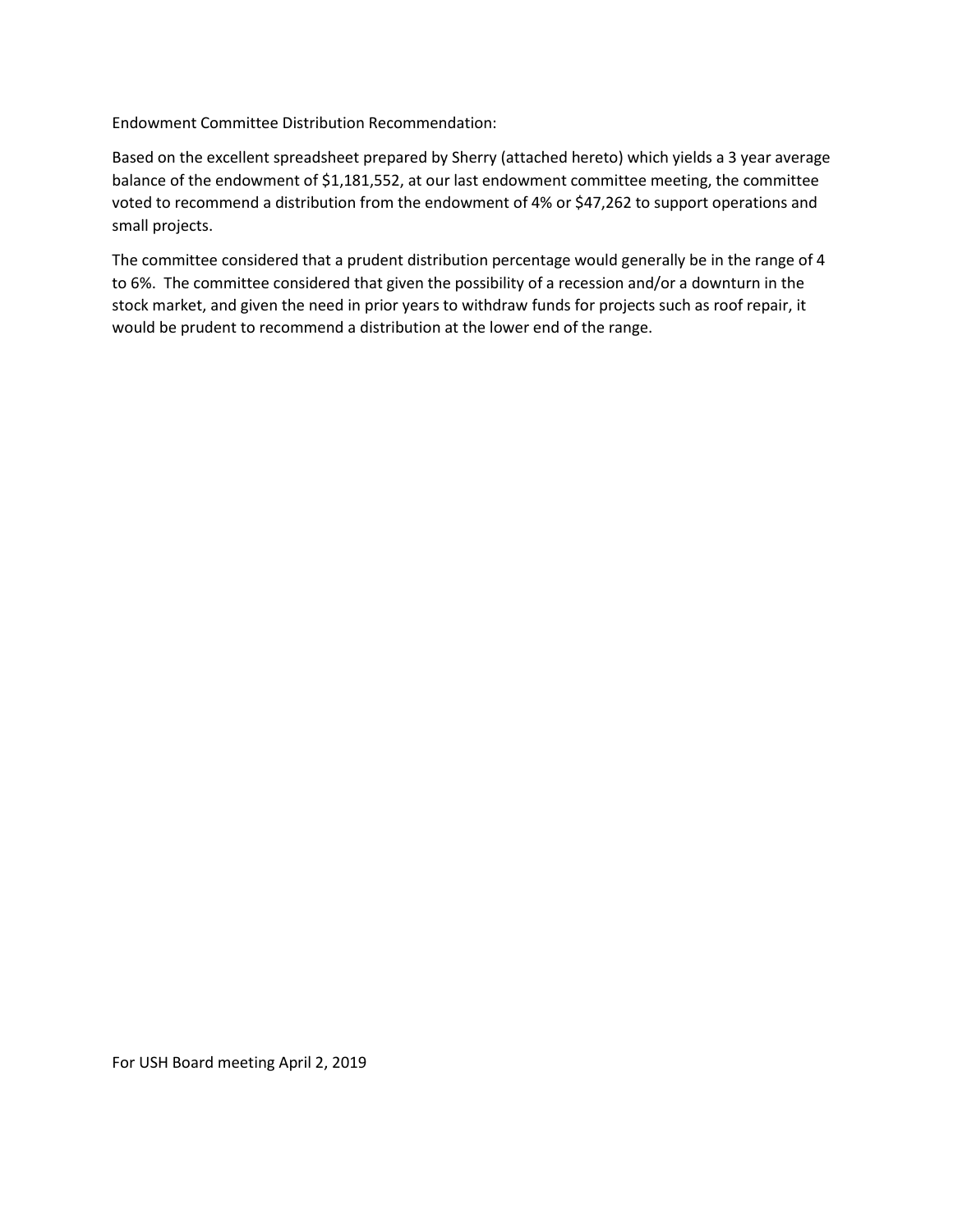#### Analysis of Endowment Cap for FY2020

#### Prepared as of January 11, 2019--updated 2/13/2019--updated and corrected 4/13/2019

|                                                    | 12/31/2015                |            |              | 12/31/2016     |             |            | 12/31/2017          |                |             | 12/31/2018 |              |                |               |            |              |
|----------------------------------------------------|---------------------------|------------|--------------|----------------|-------------|------------|---------------------|----------------|-------------|------------|--------------|----------------|---------------|------------|--------------|
|                                                    |                           |            |              | Capital        |             |            | Capital<br>Projects |                |             | Capital    |              |                |               |            |              |
|                                                    |                           |            |              | Projects       |             |            |                     |                |             | Projects   |              |                |               |            |              |
|                                                    |                           | Donor      |              |                | Temporarily | Donor      |                     |                | Temporarily | Donor      |              | Estimated      | Temporarily   | Donor      |              |
|                                                    | 12/31/2015 (a) Restricted |            | Unrestricted | 12/31/2016 (a) | Restricted  | Restricted | Unrestricted        | 12/31/2017 (a) | Restricted  | Restricted | Unrestricted | 12/31/2018     | Restricted    | Restricted | Unrestricted |
| <b>UBS</b>                                         | 966,181                   | 69,394 (c) | 896,787      | 1,004,358      |             | 69,394 (c) | 934,964             | 1,147,083      | 13,937 (d)  | 69,394 (c) | 1,063,752    | 989,820<br>(f) | 21,563<br>(g) | 69,394 (c) | 898,863      |
| Loan receivable from solar Sole Proprietor         |                           |            |              | 103,422        | 103,422 (b) |            |                     | 73,422         | 73,422      |            |              | 73,422         | 73,422        |            |              |
| Noise abatement (moved from Schwab to UBS in 2018) |                           |            |              |                |             |            |                     | 109,599 (e)    | 109,599     |            |              | 110,153        | 110,153       |            |              |
| UUMSB loan                                         | 48,757                    |            |              | 45,599         |             |            | 45,599              | 43,833         |             |            | 43,833       | 41,987 (h)     |               |            | 41,987       |
| Total                                              | 1,014,938                 | 69,394     | 896,787      | 1,153,379      | 103,422     | 69,39      | 980,563             | $-1,373,937$   | 196,958     | 69,394     | 1,107,585    | 1,215,382      | 205,138       | 69,394     | 940,850      |

(a) Amounts are per the Annual Reports for FY2016, FY2017 and FY2018, respectively expectively and FY2018, respectively expertively and FY2018, respectively and FY2018, respectively and FY2018, respectively and EQ16: assum (b) Solar contributions of \$89,485 per Brian Mullen's detailed list of contributors thru April 2016; assumption is that all funds had been deposited to UBS in 2016; these contributions plus an additional \$13,937 from general endoment funds was loand to the Sole Proprietor via three promissory notes totalling \$103,422; see (g) below

(c) Should be reviewed re: Delaney and in total; Donor Restricted may be \$103,422 or could be

deemed to be zero

(d) First repayment on solar loan made 4/13/2017

(e) Held in Schwab at 12/31/2017 and UBS at 12/31/2018

Capital Project Temp Restricted amounts are not available for other purposes and are excluded (I) Per Brian Mullen's 13-Quarter Rolling Average; includes all endowment funds, restricted and unrestricted

Note: Endowment Committee determined (at the time the solar loan was made) that interest on the loan belongs in unrestricted endowment funds; no decision has been made on the earnings on the noise abatement funds

(m) Based on available information on this pagefor 2017 and 2018; 2019 is based on

103,422 loaned to sole proprietor in 2016 (m) Average endowment

- 
- 16,063 restricted for solar panel purchase in future
- 
- 

When solar panels are purchased (sometime prior to June 30, 2022) any residual amount UBS<br>
When solar panels are purchased (sometime prior to June 30, 2022) any residual amount over the \$94,985 will move to unrestricted endowment Total endowment

- (h) Per Brian Mullen's 13-Quarter Rolling Average 3-Year average of Unrestricted + Donor Restricted 1,079,060 (k) Average of Unrestricted + Donor Restricted 1,079,060 (k) Average balance for spending policy calculation 1,0 2x expected FY2020 expenses of \$455,000
- (j) Assumes FY2020 pledges are 8% increase over FY2019 **EXCESS** over constitutional cap as of 12/31/2018 **169,060**

| (e) Held in Schwab at 12/31/2017 and UBS at 12/31/2018                                                                 |                                                            |                 |                                                  |           |               |
|------------------------------------------------------------------------------------------------------------------------|------------------------------------------------------------|-----------------|--------------------------------------------------|-----------|---------------|
| f) Per Brian Mullen's 13-Quarter Rolling Average; UBS general account only (excludes noise abatement separate account) | Calculation of Constitutional Cap on Endowment Withdrawals |                 | Potential Spending Policy Calculation for FY2020 |           |               |
| (g) see below                                                                                                          |                                                            | Avg Endow       |                                                  | Avg Endow |               |
| (h) Per Brian Mullen's 13-Quarter Rolling Average                                                                      | 3-Year average of Unrestricted + Donor Restricted          | $1,079,060$ (k) | Average balance for spending policy calculation  |           | $1,181,552$ ( |
| (i) not used                                                                                                           | (i) 2x expected FY2020 expenses of \$455,000               | 910,000         |                                                  |           | 47.262        |
| ) Assumes FY2020 pledges are 8% increase over FY2019                                                                   | Excess over constiutional cap as of 12/31/2018             | 169,060         |                                                  |           | 53,170        |
| (k) Constitution/by-laws specify average of last 3 year-end balances;                                                  |                                                            |                 |                                                  |           | 59,078        |
| Capital Project Temp Restricted amounts are not available for other purposes and are excluded                          |                                                            |                 |                                                  |           | 64.985        |
| (I) Der Brian Mullen's 13-Quarter Polling Average: includes all endowment funds, restricted and unrestricted           |                                                            |                 |                                                  |           | 70.893        |

Solar panels 94,985 (g)<br>Noise abatement 110,153

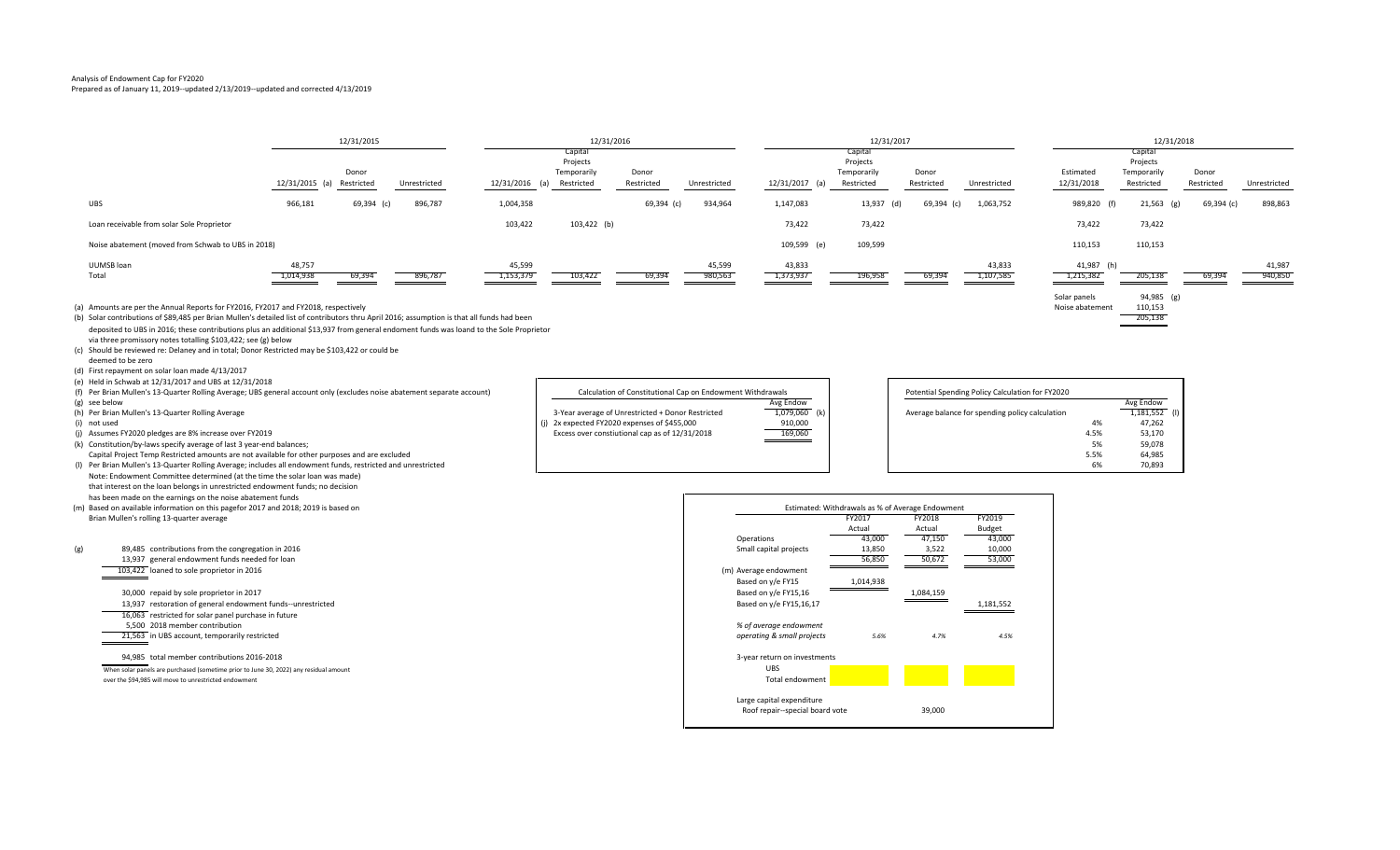## Term sheet for UUMSB Additional Loan

| Principal amount: | TBD, but not to exceed \$30,000             |
|-------------------|---------------------------------------------|
| Term:             | 10 years, no prepayment penalty.            |
| Rate:             | WSJ prime plus 1%, to be adjusted annually  |
| Security:         | Second mortgage (behind our first mortgage) |

Proposed by the Endowment Committee

For USH Board meeting April 2, 2019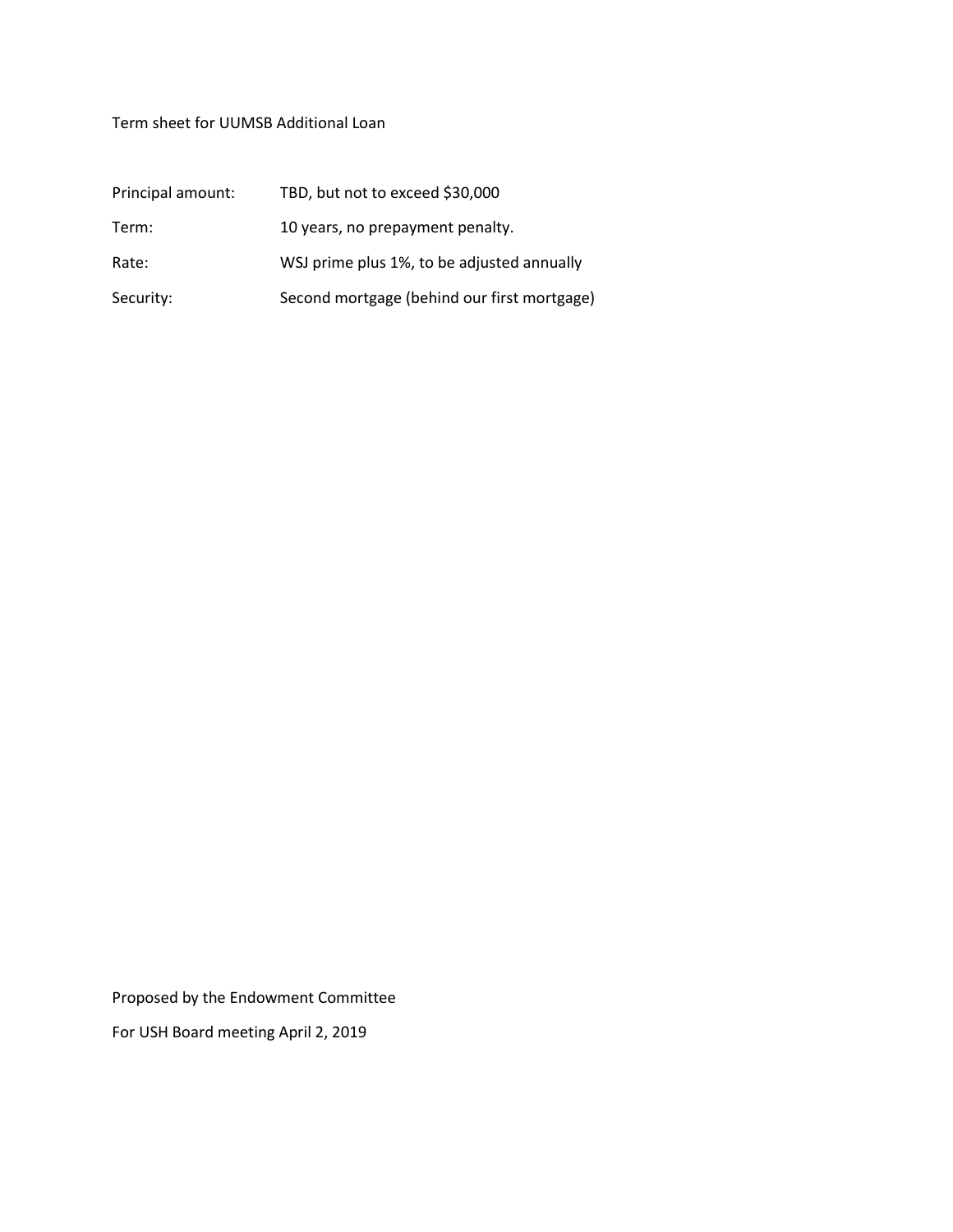## **Unitarian Society of Hartford Finance Sub-Council March 28, 2019** March 28, 2019

| <b>Voting Members:</b> | Steve Basche (Endowment)<br>Caron Lanouette (Stewardship)<br>Peter Meny (Buildings & Grounds)<br>Tom Richardson, Chair (Treasurer)<br>Sue Tenorio (Administration) | present<br>present<br>present<br>present<br>present |  |  |  |
|------------------------|--------------------------------------------------------------------------------------------------------------------------------------------------------------------|-----------------------------------------------------|--|--|--|
| Non-voting:            | Brian Mullen [present] and Cathy Rion Starr [present]                                                                                                              |                                                     |  |  |  |
| Materials:             | Current draft FY2020 Budget<br>New funding requests - top 5 prioritized by Board                                                                                   |                                                     |  |  |  |

| Agenda         |                                                                                                        | <b>DRAFT MINUTES</b>                                                                                                                                                                                                                                                                                                                                                                                                                                                                                                                                                                                                               |  |  |  |  |  |
|----------------|--------------------------------------------------------------------------------------------------------|------------------------------------------------------------------------------------------------------------------------------------------------------------------------------------------------------------------------------------------------------------------------------------------------------------------------------------------------------------------------------------------------------------------------------------------------------------------------------------------------------------------------------------------------------------------------------------------------------------------------------------|--|--|--|--|--|
| 1.             | Open with mission                                                                                      | Tom read                                                                                                                                                                                                                                                                                                                                                                                                                                                                                                                                                                                                                           |  |  |  |  |  |
| 2 <sub>1</sub> | What are the risks to<br>meeting the goal of an 8%<br>pledge drive increase?                           | Caron reported that only half of the pledge units have made a pledge.<br>Stewardship sent a mailing last week, made a request during Sunday service<br>and is sending an e-mail this week. Caron believes the greatest risk is the lack<br>of any consistency in members' preference for communication methods.<br>Cathy projects that final results will be in the 4% - 6% range versus the 8%<br>target increase. Discussion for next year included offering some kind of<br>incentives to pledge; have a pre-canvass for Board and other leadership so we<br>have a large bulk of pledges at the launch of the regular canvass. |  |  |  |  |  |
| 3 <sub>1</sub> | What does the Endowment<br>Committee recommend as a<br>draw on the endowment for<br>the FY2020 budget? | Endowment recommends a 4% draw or \$47,262. (This represents a decrease<br>of \$5,738 from the \$53,000 draw budgeted for FY2019.)                                                                                                                                                                                                                                                                                                                                                                                                                                                                                                 |  |  |  |  |  |
| 4.             | What are the outstanding<br>variables and requests<br>needing resolution for the<br>FY2020 budget?     | 417100 Current year pledge income<br>474000 Schwab Spiritual Life income (check Friends of Music amount)<br>516000 B & G expenses (decouple total from Endowment draw? \$6000<br>additional requested)<br>545000 Worship expenses (budget for sabbatical coverage)<br>550000 Compensation (how many additional bookkeeper hours?)<br>Other various new requests<br>Forthcoming Green Sanctuary and Beloved Conversations requests?                                                                                                                                                                                                 |  |  |  |  |  |
| 5.             | Other business                                                                                         | Caron asked if the composer-in-residence performance could be repeated.                                                                                                                                                                                                                                                                                                                                                                                                                                                                                                                                                            |  |  |  |  |  |
| 6.             | <b>Tabled items</b>                                                                                    | Policies on expenditure authorization and rebudgeting until after FY2020<br>budget process complete (11/1/2018); Improved communication to<br>congregation re money 1/3/2019); Could USH make better/more payment<br>options available (1/3/2019)                                                                                                                                                                                                                                                                                                                                                                                  |  |  |  |  |  |

## Page 1 of 4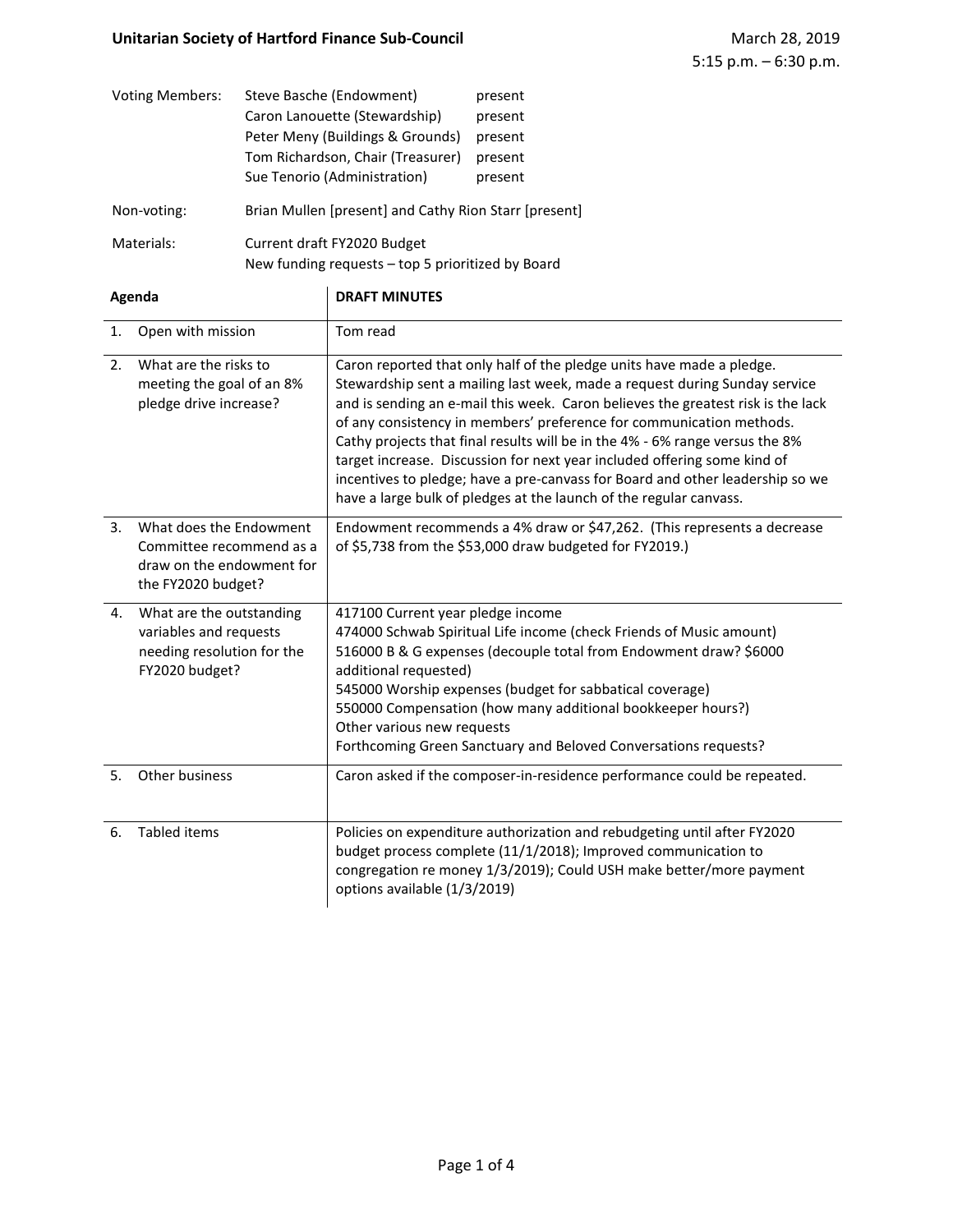## **Current Draft FY2020 Budget**

#### **Unitarian Society of Hartford Mission:**

As a growing, evolving spiritual community inspired by our denominational values, we will commit ourselves to: Nurture our needs for personal spiritual growth, inspirational worship and a mutually caring community. Devote ourselves to religious learning for all ages. Embrace human diversity by welcoming individuals and families of all kinds. Join with the larger community to promote love, justice and service to society. Toward these ends we pledge our talents, energies and resources.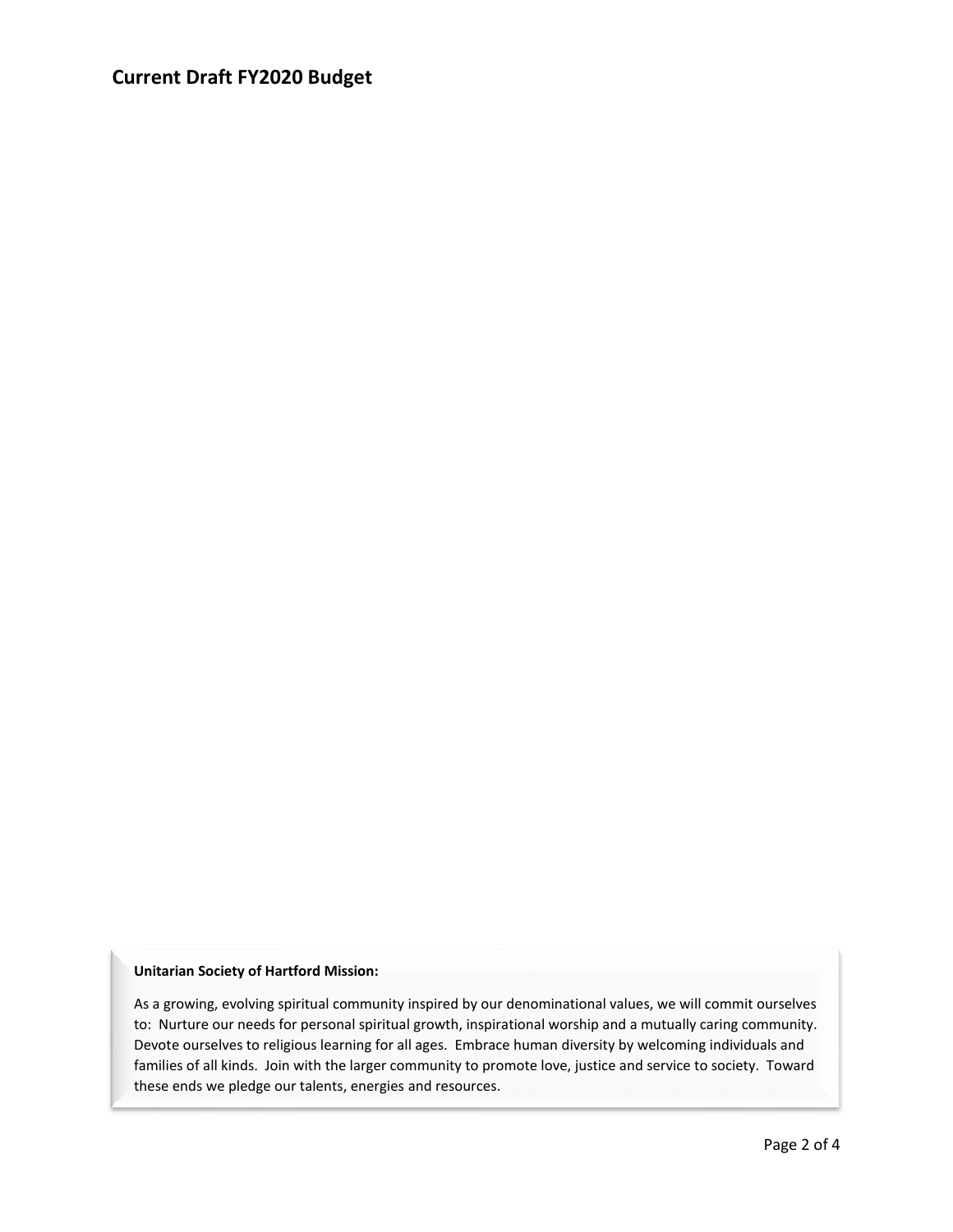|                                                               | <b>FY17 Actual</b>                                                  |                          | FY18 Actual FY19 Projected                 | <b>FY20 Budget</b>       | Assumption                                                                       |
|---------------------------------------------------------------|---------------------------------------------------------------------|--------------------------|--------------------------------------------|--------------------------|----------------------------------------------------------------------------------|
| 411000 Endowment                                              | 56,852                                                              | 50,672                   | 53,000                                     | 47,262                   | <b>Endowment Committee recommendation</b>                                        |
| 412000 Fundraising                                            | 23,800                                                              | 7,032                    | 10,000                                     | 10,000                   | flat to FY19 BUDGET (not Projected)                                              |
| 414000 Prior Years' Carry Over                                |                                                                     | 18,701                   |                                            |                          | FY20 in Schwab Administration                                                    |
| 415000 Memorial Contributions                                 | 100                                                                 | 660                      | 150                                        | ÷,                       | usually budget \$0                                                               |
| 416000 Rental Contributions                                   | 19,115                                                              | 19,359                   | 19,000                                     | 19,000                   | flat to FY19 BUDGET (not Projected)                                              |
| 417100 Current Year Pledge                                    | 278,107                                                             | 271,710                  | 304,246                                    | 322,820                  | (316811+23000)*.95                                                               |
| 417200 Prior Year Pledge                                      | 5,971                                                               | 4,942                    | 9,854                                      | 4,500                    | flat to FY19 BUDGET (not Projected)                                              |
| 418000 Sunday Contributions                                   | 5,626                                                               | 5,486                    | 5,000                                      | 5,000                    | flat to FY19 BUDGET (not Projected)                                              |
| 419100 ZERC                                                   | 1,817                                                               | 3,551                    | 3,000                                      | 3,000                    | flat to FY19 BUDGET (not Projected)                                              |
| 419200 Solar Lease                                            | 1,000                                                               | 1,000                    | 1,000                                      | 1,000                    | flat to FY19 BUDGET (not Projected)                                              |
| 419300 Garmany Admin                                          | ÷,                                                                  |                          | 500                                        | $\overline{\phantom{a}}$ | doesn't repeat                                                                   |
| 419400 Garmany Composer                                       | ٠                                                                   |                          | 500                                        |                          | FY20 in Schwab Spiritual Life                                                    |
| <b>419500 KNOX</b>                                            | $\overline{\phantom{a}}$                                            | $\blacksquare$           | $\blacksquare$                             | 2,000                    | estimate per Mullen                                                              |
| <b>Total 410000 Administration</b>                            | 392,388                                                             | 383,113                  | 406,250                                    | 414,582                  |                                                                                  |
| 420000 Community Within                                       | 16,211                                                              | 16,065                   | 12,541                                     | 14,750                   | from Community Within tab                                                        |
| 430000 Social Justice                                         | 1,745                                                               | 2,524                    | 2,999                                      | $\overline{\phantom{m}}$ | \$0 per Rev Cathy                                                                |
| 440000 Spiritual Life                                         | 3,735                                                               | 2,454                    | 3,150                                      | $\overline{\phantom{a}}$ | FY20 in Schwab Spiritual Life                                                    |
| 450000 Other Income                                           | 6,083                                                               | 1,025                    | 5,626                                      | $\overline{\phantom{a}}$ |                                                                                  |
| <b>460000 Meeting House Presents</b>                          |                                                                     | 11,359                   | 16,684                                     | 10,800                   | 9 concerts @ \$1200                                                              |
| 471000 Schwab Administration                                  |                                                                     | ÷.                       | $\sim$                                     |                          | \$0 per Mullen                                                                   |
| 472000 Schwab Community Within                                |                                                                     | $\overline{\phantom{0}}$ | $\overline{\phantom{a}}$                   |                          | \$0 per Mullen                                                                   |
| 473000 Schwab Social Justice                                  |                                                                     | $\overline{\phantom{a}}$ | $\blacksquare$                             | $\overline{\phantom{0}}$ | \$0 per Rev Cathy                                                                |
| 474000 Schwab Spiritual Life                                  |                                                                     | $\sim$                   | $\sim$                                     | 7,500                    | Garmany & Friends of Music                                                       |
| <b>Total 470000 Schwab Draw Down</b>                          |                                                                     | ÷,                       | $\overline{\phantom{a}}$                   | 7,500                    |                                                                                  |
| 480000 UUA Intern Minister Grant                              |                                                                     |                          |                                            | 3,625                    | per Rev Heather                                                                  |
| <b>Total Budgeted Income</b>                                  | 420,162                                                             | 416,540                  | 447,250                                    | 451,257                  |                                                                                  |
|                                                               |                                                                     |                          |                                            |                          |                                                                                  |
| 512000 UUA & District Payments                                | 15,744                                                              | 16,892                   | 18,581                                     | 20,439                   | 10% increase collar                                                              |
| 515000 Stewardship                                            | 2,001                                                               | 5,898                    | 3,350                                      | 3,350                    | flat to FY19 BUDGET (not Projected)                                              |
| 516000 Building & Grounds                                     | 69,515                                                              | 54,895                   | 65,100                                     | 55,000                   | flat - plus \$2000 KNOX water                                                    |
| 517000 Office                                                 | 21,527                                                              | 22,648                   | 23,628                                     | 20,000                   | flat to FY19 BUDGET (not Projected)                                              |
| 518000 Insurance                                              | 18,757                                                              | 18,891                   | 19,327                                     | 19,200                   | flat to FY19 BUDGET (not Projected)                                              |
| 519000 Administration - Other                                 | 3,587                                                               | 3,125                    | 3,953                                      | 1,117                    | flat minus 2 hrs/wk Rayla (moved to Comp)                                        |
| <b>Total 510000 Administration</b><br>520000 Community Within | 131,131<br>15,647                                                   | 122,349<br>16,693        | 133,939<br>15,156                          | 119,106                  |                                                                                  |
| 530000 Social Justice                                         | 699                                                                 | 936                      | 1,692                                      | 16,260<br>1,500          | from Community Within tab                                                        |
| 543000 Music                                                  |                                                                     | 1,754                    | 4,100                                      | 4,100                    | flat to FY19 BUDGET (not Projected)                                              |
| 544000 Religious Education                                    |                                                                     | 1,964                    | 3,200                                      | 3,200                    | flat - plus Garmany Composer                                                     |
| 545000 Worship                                                |                                                                     | 3,279                    | 4,250                                      | 4,250                    | flat to FY19 BUDGET (not Projected)                                              |
| <b>Total 540000 Spiritual Life</b>                            | 7,078                                                               | 6,997                    | 11,550                                     | 11,550                   | flat to FY19 BUDGET (not Projected)                                              |
| 550000 Compensation                                           | 259,492                                                             | 262,773                  | 270,109                                    | 289,348                  | flat to FY19 BUDGET (not Projected)<br>from Comp incl. Intern, Rent Mgr & Choral |
| <b>560000 Meeting House Presents</b>                          |                                                                     | 6,791                    | 13,050                                     | 8,000                    |                                                                                  |
| 590000 Other Expenses                                         | 6,016                                                               |                          |                                            |                          | from Community Within tab                                                        |
| <b>Total Budgeted Expenses</b>                                | 420,063                                                             | 416,539                  | 445,496                                    | 428,004                  |                                                                                  |
| <b>Balance</b>                                                | 99                                                                  | 1                        | 1,754                                      | 23,254                   | this is NOT REAL                                                                 |
|                                                               |                                                                     |                          |                                            |                          | rev. 4/2/2019                                                                    |
| Includes:                                                     | <b>Unresolved variables:</b>                                        |                          |                                            |                          |                                                                                  |
| Intern Minister                                               | 417100 Current Year Pledge income                                   |                          |                                            |                          |                                                                                  |
| Fair Compensation (\$15/hour min)                             | 474000 Schwab Spiritual Life income (check Friends of Music amount) |                          |                                            |                          |                                                                                  |
| Nursery & Child Care                                          | 516000 B & G (net \$6000 additional requested expenses)             |                          | note that flat Electric expense is a guess |                          |                                                                                  |
| Fellowship Custodian                                          | 545000 Worship expenses (budget for sabbatical coverage?)           |                          |                                            |                          |                                                                                  |
| Custodian                                                     | 550000 Compensation (additional bookkeeper hours?)                  |                          |                                            |                          |                                                                                  |
| 3% COLA all other staff                                       | Other various new requests                                          |                          |                                            |                          |                                                                                  |
| \$2,000 income/expense KNOX H <sub>2</sub> O                  | Forthcoming Green Sanctuary request?                                |                          |                                            |                          |                                                                                  |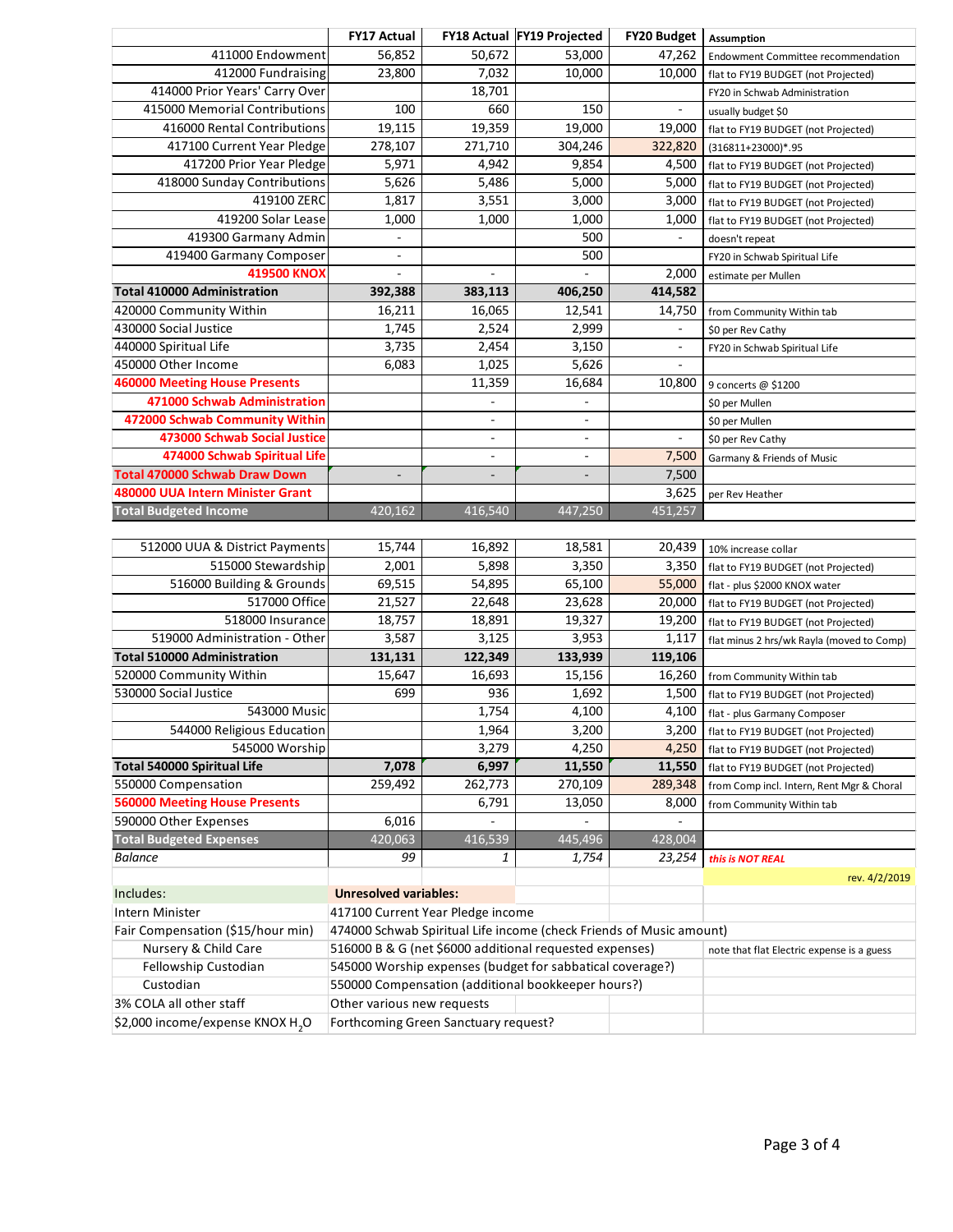## **New Funding Requests**

Board agreed to build the first five priorities into initial budget draft. Others to be prioritized after stewardship results are known.

| Priority - T Request |                                                                     | <b>Requested by</b><br>¥. |
|----------------------|---------------------------------------------------------------------|---------------------------|
| $\mathbf{1}$         | Intern Minister                                                     | <b>Board</b>              |
| $\overline{2}$       | Additional support for Endowment and Invested asset accounting      | <b>Sherry Manetta</b>     |
|                      | and reporting: reporting on endowment, Schwab reporting, and        |                           |
|                      | recordkeeping and collections on assets (such as solar and UUMSB    |                           |
|                      | loans) as defined in an earlier email and as may occur from time to |                           |
|                      | time.)                                                              |                           |
| 3                    | \$15/hour minimum wage                                              | <b>Board</b>              |
| 4                    | a bunch of Sabbatical needs (worship, pastoral care, and staff      | Cathy Rion Starr          |
|                      | support being the primary ones)                                     |                           |
| 5                    | Cost of Living Adjustments (3%)                                     | <b>Board</b>              |
| wait                 | Additional RE funding for Youth Group (\$500) and Coming of         | Rayla Mattson             |
|                      | Age/OWL (\$1000)                                                    |                           |
| wait                 | additional Director of RE hours per week for 3 months               | <b>Sherry Manetta</b>     |
| wait                 | Additional Office (non-salary) funding to make budget realistic     | Cathy Rion Starr          |
| wait                 | More administrative support for the Stewardship campaign, for       | <b>Sherry Manetta</b>     |
|                      | Board work in targeting and collecting pledges, and for other       |                           |
|                      | fundraising. This would include payment methods (PayPal, ACH,       |                           |
|                      | etc.) and recordkeeping/reporting/data analysis.                    |                           |
| wait                 | additional support for a planned giving campaign, which could       | <b>Sherry Manetta</b>     |
|                      | include brochures, reporting and analysis. I have asked Steve       |                           |
|                      | Basche to be more specific on this)                                 |                           |
| wait                 | additional Office Administrator hours per week (Support for a       | <b>Sherry Manetta</b>     |
|                      | capital campaign planning process)                                  |                           |
| wait                 | additional Director of RE hours per week (Possibility of Rayla      | <b>Sherry Manetta</b>     |
|                      | being on the intern minister advisory committee or otherwise        |                           |
|                      | assisting in the process of bridging from kids RE to adult RE)      |                           |
| wait                 | Additional Stewardship funding to make budget realistic             | Verbal - Caron L.         |
| wait                 | 2 hours per week restored to Director of Music Ministry (would      | not requested, but        |
|                      | qualify Sam for pension)                                            | assumed                   |
| wait                 | B & G General Maintenance +\$2,000                                  |                           |
| wait                 | B & G Snow Removal +\$400                                           |                           |
| wait                 | <b>B &amp; G Lawn Care -\$500</b>                                   |                           |
| wait                 | <b>B &amp; G KNOX Income</b>                                        |                           |
| wait                 | <b>B &amp; G Water</b>                                              |                           |
| wait                 | B & G Natural Gas +\$1,000                                          |                           |
| wait                 | B & G Small Projects +\$2,000                                       |                           |
| wait                 | B & G Waste Removal +\$1,100 (new, unbudgeted expense in FY19)      |                           |
| wait                 | Beloved Conversations forthcoming request                           |                           |
| wait                 | Green Sanctuary forthcoming request                                 |                           |
|                      |                                                                     |                           |

Notes: Community Within requested new funding for Adult Education, but reduced other costs to compensate; additional Office Administrator hours may qualify her for health insurance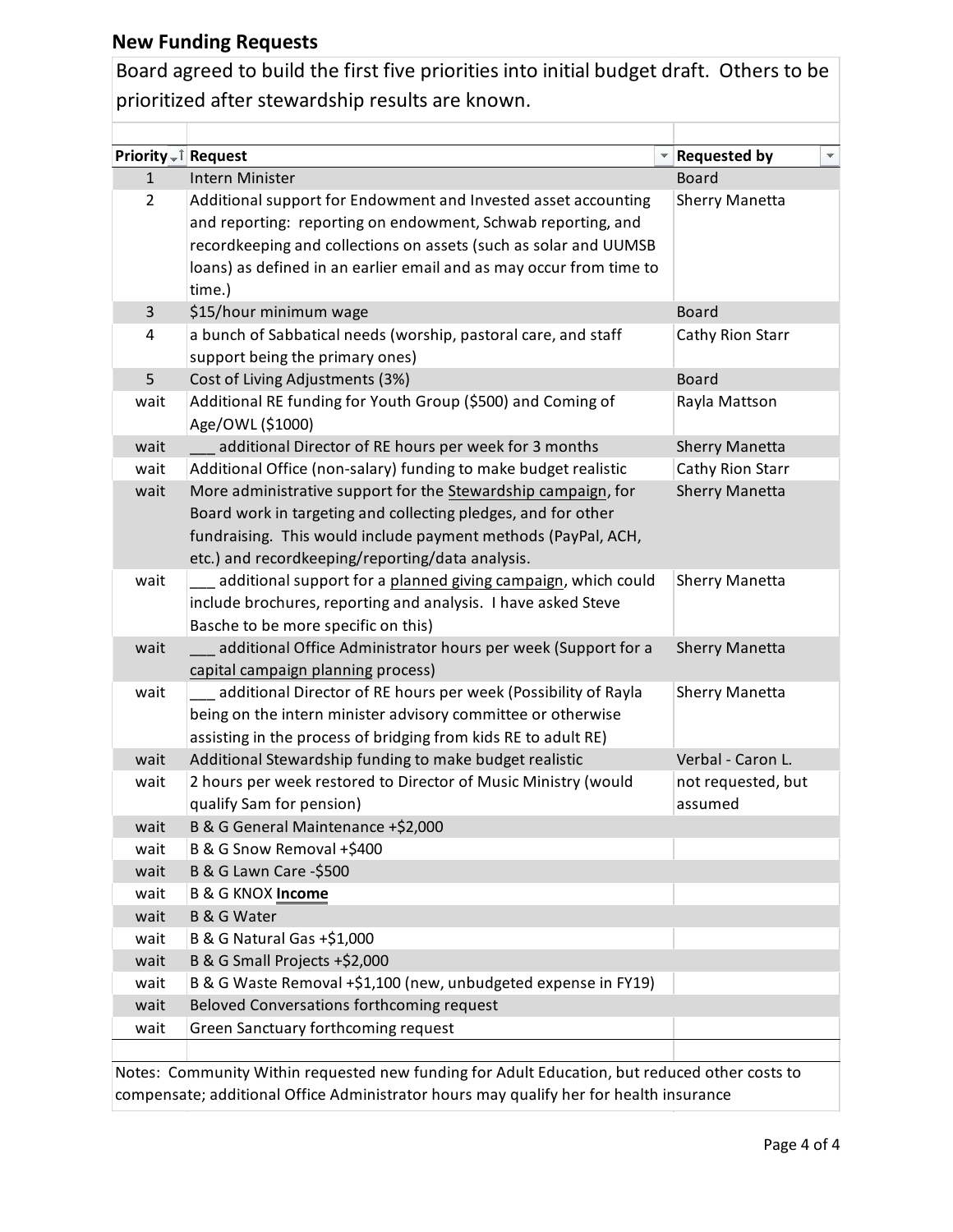# **April 2019 Co-Ministers' Board Report Deepening & Connection**

#### **Nourishing Spirit**

Our **Worship Associates** program continues to be strong, and is looking for a few new folks. We have chosen "Nourishment" as the theme for summer worship – please let RevCathy and Laurie Kelliher know if you have ideas for worship leaders and/or services. We've begun thinking together about Sabbatical worship as well.

**Religious Education** has so much going on that we can't keep track! Justice projects at every grade, the high school and middle school youth will be taking our first trip to Boston on April 19<sup>th</sup> to visit the UUA Headquarters and other prominent UU sites/churches, and more. It would be great to have Rayla and leaders come to a Board meeting to share about the program again sometime in the next few months.

**Our Composer-in-Residence,** Josh Stitt's, first piece was presented in worship March  $24<sup>th</sup>$  to much acclaim. We never know how well a composer will do, and we're glad to have a wonderful fit with Josh this year. Stay tuned for more.

Judy Robbins and Tom Gervais, among others at USH and at UUS:E and Fern Street Universalist, have been researching UU programs created and supported by other UU congregations that engage in the work of **adult spiritual development, membership** and **leadership development,** and **adult religious education**, to better understand what might be good resources for USH to draw upon and connect with. Some meetings have been had and e-mails exchanged and there are more meetings and conversations on these topics scheduled in April.

### **Building Community**

Pastorally, this seems to be a season of great need and challenge among our people. As you know, Marion Richardson (service 4/6), Louise Willett (service 6/15), and Laura Cipriano's father Frank Stewart (service 5/18) all died in the last month and we will lead services for each of them here. A whole team of USHers is doing our best to support Valerie Klokow as she deals with serious and debilitating cancer. Fred Louis is recovering well from his open heart surgery. Stan Kemmerer is recovering well from a partial foot amputation to deal with an infection. Bill LaPorte-Bryan is unable to get out of the house much, but welcomes calls and occasional visits as he is slowly getting more energy. Julie Hassler is seeking  $\&$  grateful for our support as she deals with a perfect storm of life challenges. And there are so many others we are in touch with as they privately deal with physical and mental health challenges, as well as huge financial stresses. We so appreciate the Caring Network for their steady and heartful tending to many of the practical and spiritual needs of our people.

We have really enjoyed participating in each of the **Stewardship Soirees** (mostly RevCathy, and some of RevHeather). This is such a wonderful opportunity to touch base with congregants while also supporting the Stewardship Drive. It is a serious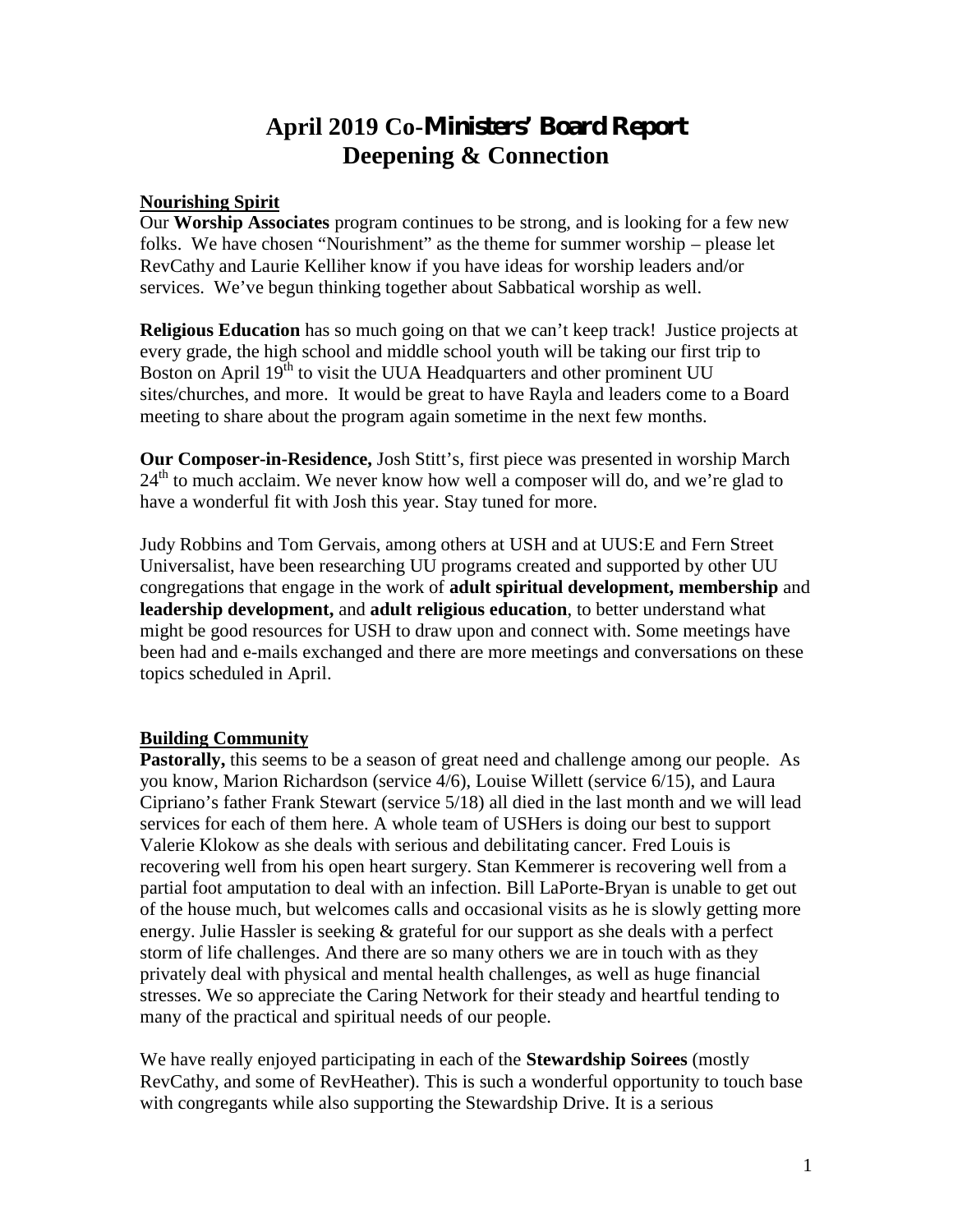commitment of many extra evenings and weekends that feels really worth it (and a bit tiring by the end!). Huge thanks to Caron Lanouette for her leadership and dedication, along with the rest of the small-but-mighty Stewardship Team.

RevCathy is serving as an At Large board member of the Clara Barton **UU Ministers' Association** Chapter, and organized a Connecticut/Western Mass cluster gathering in February that was celebrated as spiritually rich and needed by the dozen colleagues in attendance.

The Winter/Spring 2019 UU, USH and You **Path to Membership** class has completed and there is a New Member Ceremony coming up at the end of April. The Newcomer group is engaged in follow-up and outreach and we are glad to report that some people have already indicated their interest in joining.

### **Working for Justice**

Our hearts are heavy with so much going on locally (Wayzaro Walton's detention by ICE, eg), nationally, and globally. Judy's Justice report will capture many of the happenings by our subcouncils. As your Revs, we've been trying to show up when and how we can within the congregation and community.

Beloved Conversations 2019 has about a month left. RevCathy is both appreciating the opportunity to facilitate and get to know the curriculum, and it is a big chunk of time and Saturdays.

## **Staff**

RevCathy and Brian Mullen are trying out a new system of tracking and prioritizing tasks, and are hoping to cross off a few this month that have been on the list for a long time. Staff are THRILLED to finally have USH credit cards in our wallets to use for USH expenses.

Rayla Mattson attended Finding Our Way Home, the annual gathering for UU Religious Professionals of Color – please read her brief sharing in your email if you haven't already. She is planning to attend Our Whole Lives  $(OWL -$ sexuality education) training with Mariah Chaduciwiecz this spring. She's also dealing with some health issues and physical pain.

We said a formal and loving goodbye to Crystal Acevedo-Cruz as our Fellowship Sexton after 5 years of service with us. Crystal is sad to go and loves USH, but is clear that she needs one weekly day at home with her family.

## **Overall, so much is going really well!**

And...we are tired (both not-sleeping-through-the-night tired and a deeper fatigue that has us setting our sights on our sabbatical!). There is more to do than we can keep up with,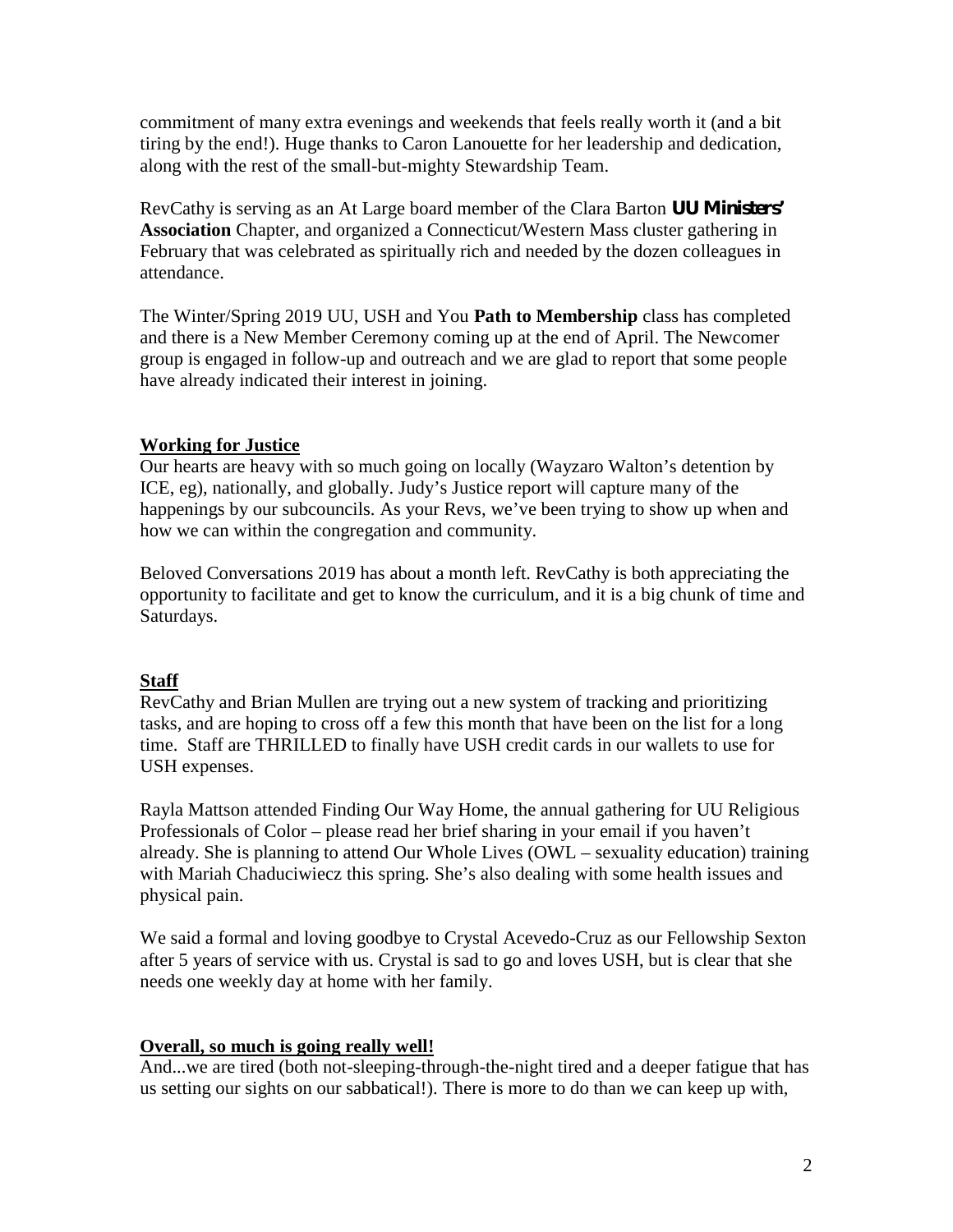especially when the pastoral demands are high and the Board is as active as you all are this year. Thank you for your patience as we do the best we can to prioritize.

## **Upcoming in April**

April 7-15 We will be out of the office for a combination of vacation and professional development (RevHeather will be at the second retreat for her continuing education UUMA Deepening Program April 10-13)

April  $19<sup>th</sup>$  – RevCathy will join our middle & high school youth on their field trip to Boston

April 20<sup>th</sup> -- Easter

Also in April: We'll be meeting with Revs Josh Pawelek & Adam Robersmith to deepen our collaboration and coordination, and digging into Sabbatical planning with the USH Sabbatical Coverage team (in addition to all the regular stuff, finishing Stewardship, supporting Linda Clark to create the Annual Report, etc.)

May will bring Annual Reviews for all staff, as well as the Annual Meeting, Flower Communion, etc. Thank you for all that you keep going or prepare to hand off as the end of the 2018-19 church year comes into sight!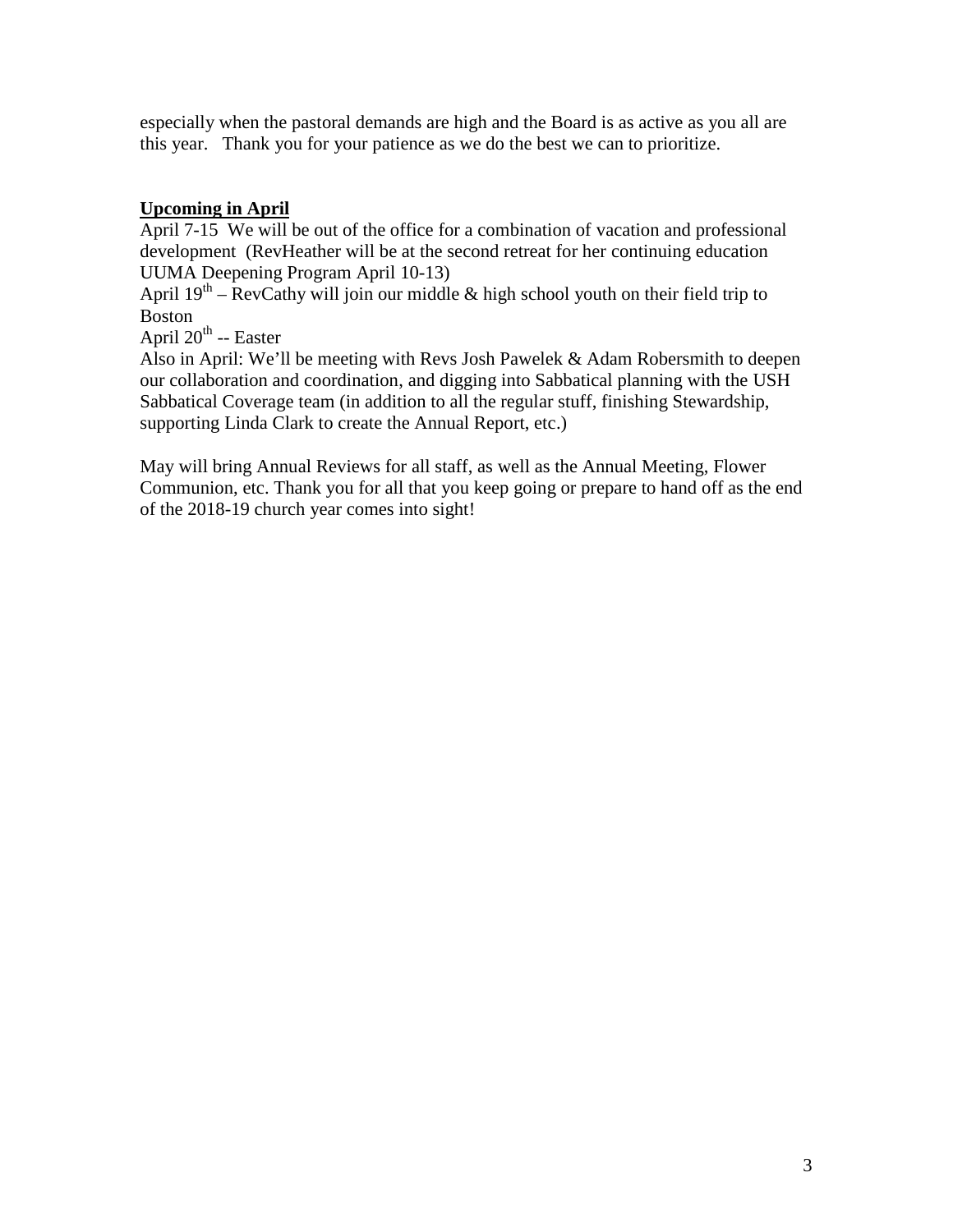# Agenda—Congregational Annual Meeting May 19, 2019 DRAFT for Discussion April 2, 2019 Board Meeting

| Call to Order                      | <b>Sherry Manetta</b>      |
|------------------------------------|----------------------------|
| Reflection                         | ??                         |
| Approval of Minutes May 20, 2018   | <b>Sherry Manetta</b>      |
| <b>Election of Board Officers</b>  | John Brancato              |
| Report on other Board committees   | John Brancato or Joe Rubin |
| President's Report                 | <b>Sherry Manetta</b>      |
| Co-Ministers' Report               | Revs                       |
| Secretary's Report                 | Sarah McKenzie             |
| <b>Financial Report</b>            | Tom Richardson             |
| <b>Endowment Report</b>            | <b>Steve Basche</b>        |
| <b>Lighting Project</b>            | Hugh Schweitzer            |
| <b>Congregational Conversation</b> | Joe Rubin                  |
| Closing                            | ??                         |
| <b>Adjourn Meeting</b>             | <b>Sherry Manetta</b>      |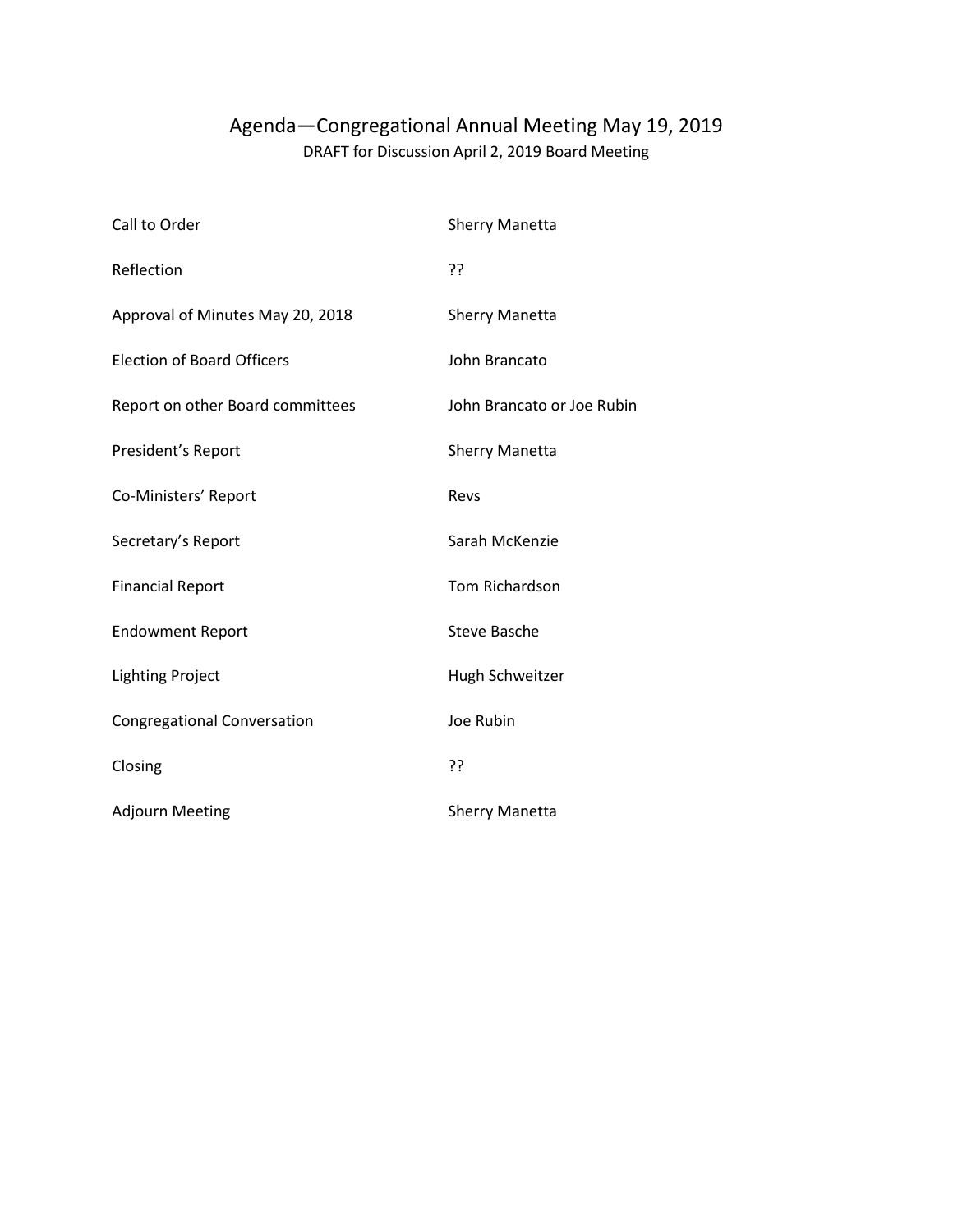## **President and President-elect Report to Board**

April 2, 2019

# **Executive Committee meeting Minutes—March 26, 2019**

Key items of discussion

- Stewardship status and potential for board involvement in follow up immediately after 3/31—Caron Lanouette will attend the board meeting for further information
- FY2020 budget and FY2019 projections—still too early in Stewardship drive and other analyses to add much to the FY2020 discussion; this is putting us behind on the Finance Committee's schedule for finalizing the budget. Need to do a deeper dive into Building and Grounds, both operational amounts and small capital projects. Brian Mullen's reprojections using March 31<sup>st</sup> data will be critical for understanding where we will come out for FY2019 and whether any actions are needed in the next three months to assure a good result
- Endowment Committee will be at the April Board meeting to discuss: recommended withdrawal for FY2020, proposed terms of UUMSB loan, and upcoming endowment survey
- Revs objectives and assessment process—Marye Gail has agreed to lead a team to manage the process for this fiscal year and set up process for FY2020. More discussion is required
- Still need to decide what to prioritize from the "Things To Do" from the retreat that can be accomplished in the next three months—list is repeated below
- Nominating Committee is struggling to fill open Board and Board committee positions. This will be discussed at the Board meeting. Dana Donovan will be nominated to join the Nominating Committee (will be part of the consent agenda for April 2)
- Memorial services are being added to the Board calendar (see below). Marion Richardson's service—70 years a UU at USH—is upcoming on Saturday April 6 at 11:00.
- June 1 is the next scheduled Board retreat. There will be a discussion at the Board meeting on the agenda and the benefits of the retreat and whether it should be rescheduled to after June 30
- Annual meeting agenda should be discussed at the Board meeting
- Status of the lighting project was reviewed. See David Newton's brief update below and the March 27 e-news. There should be at least one more "Under-the-rays" congregational discussion after service in the next 4 to 6 weeks
- We agreed on the agenda for the Board meeting. All executive committee members were in attendance.

# **Retreat "Things to Do" (reprinted from Retreat Notes)**

- Promote visibility of the board
- Time expectations of the Revs re: governance
- Financial clarification—who should get this clear? The team
- Ongoing working groups of the Board—what are the organizational leadership gaps and what needs to be clarified
- Council chairs and ministers could get together once per year and establish priorities
- Board delivers bad news; should be more referral from Revs to the Board particularly on issues where the board has made a decision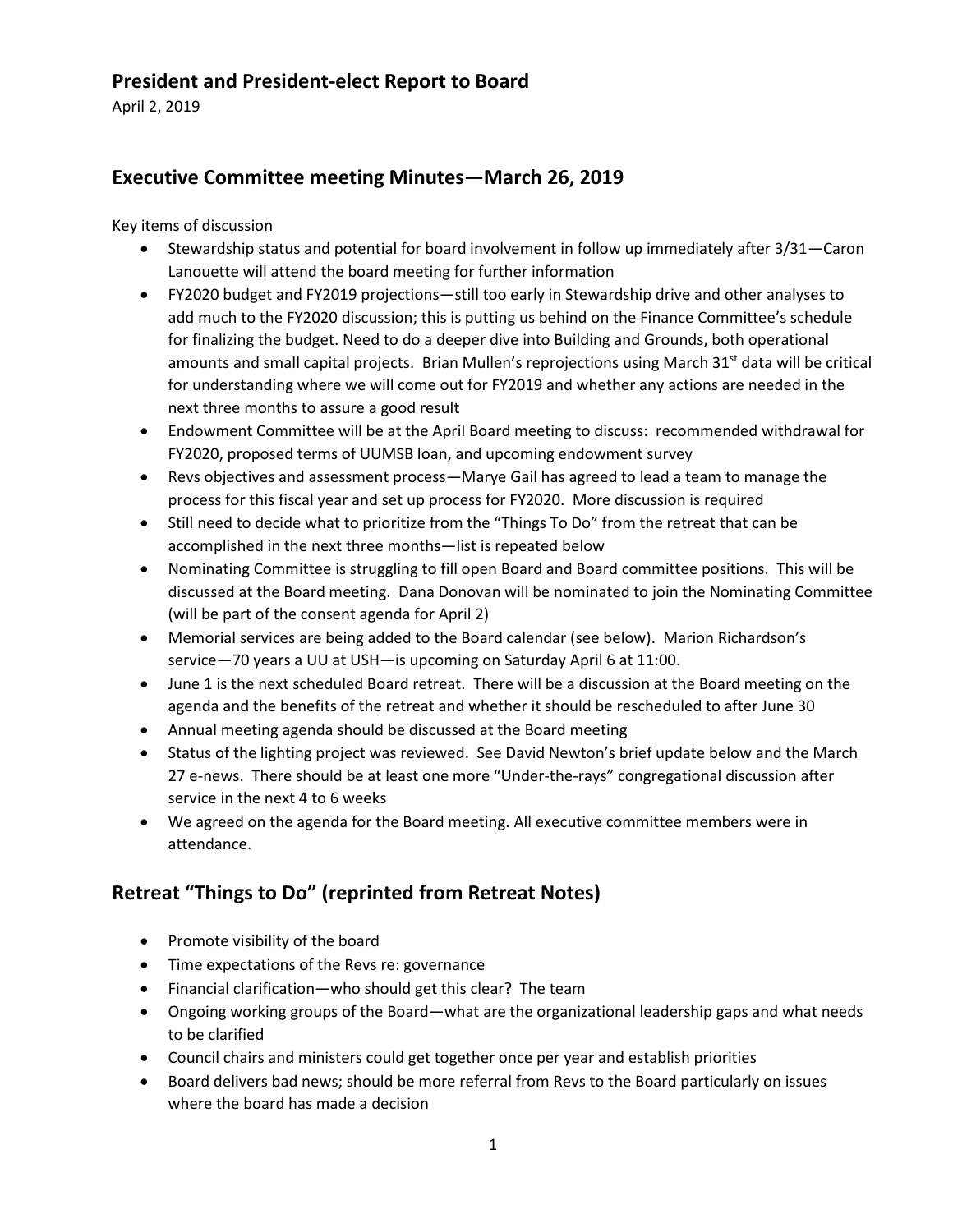- Rationalize minister and staff time, what's the practice to do this?
- Prioritize areas related to Accountability/Responsibility and what do we want to work on this year? Next year?

# **Lighting—David Newton update for the Board (up-to-date through Sunday 3/17)**

"Current thinking of circular positioning of lights has the greatest aesthetic merit and practical promise. As this is written, Hugh is refining plans for the number and size of hanging fixtures and taking measures to be clear about the positions they will occupy. This is no small matter because everything about the support structure above the rays is unique and to some degree problematic. Laser measurements will be taken among the structural members along with efforts to check that the architectural drawings of the original structure actually reflect the materials used. While this is going on, Hugh will be seeking in connection with contractor(s) some sort of pricing of the fixtures. In addition, electrical contractors will be identified to participate in a pre-bid walk through, at which time we may benefit from their suggestions for most efficient installation of the fixtures. All of this business will be moved along as swiftly as possible."

## **Nominating Committee and Leadership Development**

As a reminder, open positions to be filled by the Nominating Committee and ratified by the Board are:

Board to be filled:

- President-elect
- Spiritual Life Council Chair
- Community Within Council Chair

Board members for re-nomination:

- President—Joe Rubin
- Social Justice Council Chair—Judy Sullivan is completing the second year of vacated position. She is eligible to re-up for one more 2-year term
- Secretary—Sarah McKenzie will be completing her first 2-year term. She is eligible for two more 2 year terms

Other Board committees

- Endowment Committee—one open position for a 3-year term
- Audit Committee—to be reappointed, a chair appointed, and another member added
- Nominating Committee—two additional members to be added

Other Board committees to be recommended to the Board by the Spiritual Life Council Chair and Rev(s)

- Intern Minister Advisory Committee
- Sabbatical Committee

Other considerations

- Membership sub-council (may be more than one position depending on restructuring)
- Immigration task force

It is assumed that the Safer Congregation Committee is completed but this should be verified.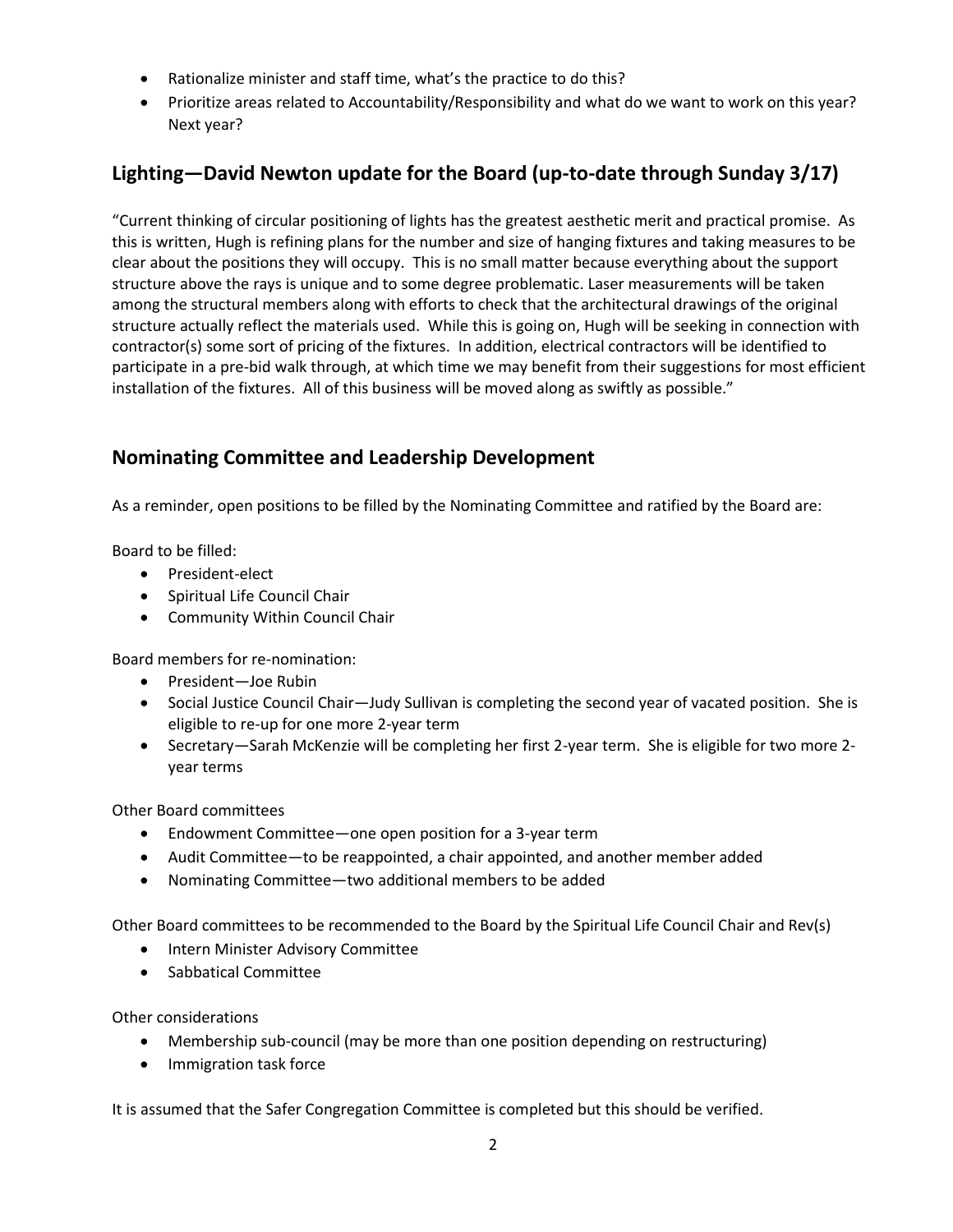## **E-news Articles**

Thank you to Marye Gail, Joe and Tom for recent e-news articles on finances, the Revs sabbatical and intern minister. Possible upcoming articles:

- Overview of semi-annual congregational meeting (Sarah)
- Immigration (Judy)
- Other

## **Board Calendar for the remainder of FY2019 (items in red were added this month)**

- April 2 Board meeting—endowment committee attending
- April 5 Meeting House Presents
- April 6 Memorial service—Marion Richardson—11:00
- April 15 Annual Report reports due to Linda Clark (see Linda Clark email for instructions)
- April 17 Notice of Annual Meeting in e-news
- April 19 Board slate from Nominating Committee to Secretary
- April 28 Under the Stairs
- April 30 Executive Committee meeting
- May 4 (Sat) Meeting House Presents
- May 7 Board meeting-to include:
	- FY2020 budget approval
	- Review of Board slate
	- Review of Endowment Committee slate
	- Review of other committee appointments as needed
	- May 9 Posting of Annual Meeting notice (no later than)
- May 18 Memorial service—Laura Cipriano's father
- May 19 (Sun) Annual Meeting
- May 21 Executive Committee meeting
- June 1 (Sat) Board retreat—could broaden scope/include other sub-councils
- June 4 Board meeting
	- Committee appointments required by Board
	- Review of retreat and planning for FY2020
	- June 15 Memorial service—Louise Willett
- June 23 Under the Stairs
- June 25 Executive Committee meeting--FY2020 Board EC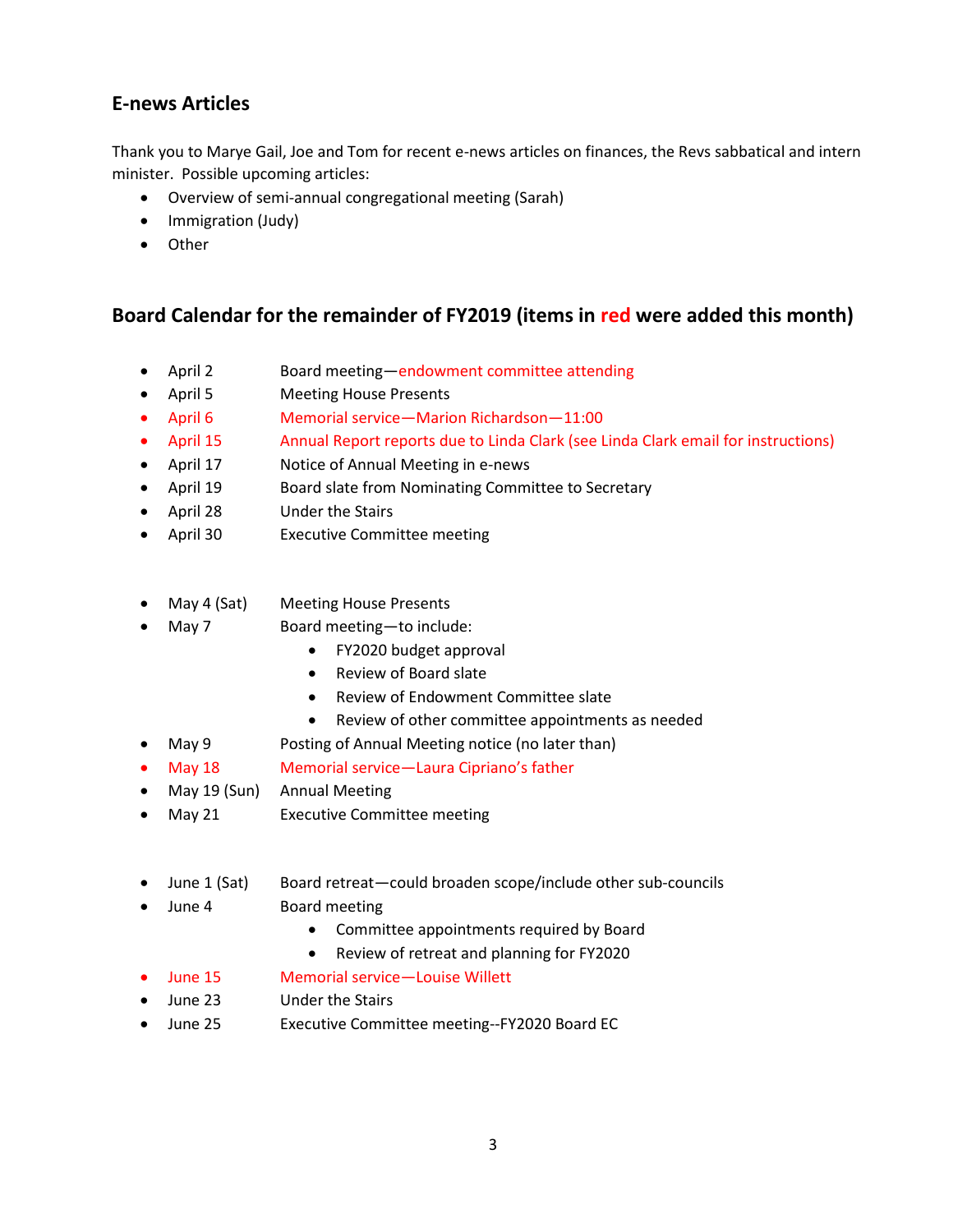# USH Council Chair Board Member Role—a Guide for Board Ministry April 11, 2019

This document is intended as a Guide for Council Chairs during their tenure on the USH Board.

## Fiduciary Role of Board Members

The Council Chair is first and foremost a member of the USH Board of Directors and has a responsibility as a fiduciary under state law, standard governance principles and the USH Constitution and By-Laws. The Constitution and By-Laws define wide-ranging authorities for the Board (which are not repeated here).

Fiduciary responsibilities are defined by state and common law. The UUA provides guidance regarding:

- Duty of Stewardship—generous giver to the congregation
- Duty of Care—always act in the best interest of the congregation as a whole and how it is serving its mission and vision
- Duty of Loyalty—place the interests of USH ahead of the board member's own interests at all times
- $\int$  Duty of Obedience—follow all local, state and federal laws, and be in compliance with the congregation's bylaws, policies and any other governing documents

More detailed information can be found at www.uua.org/leadership/blog/duties-board.

Of note, the Board is responsible for the strategy and vision of USH and has oversight responsibility for the assets of the organization.

## General Board Responsibilities

- 1. Attend monthly Board meetings, including time spent reviewing documents circulated via email; participate in email votes between meetings as necessary
- 2. Attend two 6-hour Board retreats annually
- 3. Represent the Board by attending and/or promoting congregational functions and events as requested and as appropriate throughout the year, e.g., memorial services, Meeting House Presents, Stewardship activities
- 4. Support Stewardship campaign by pledging generously within means, reaching out to donors, etc.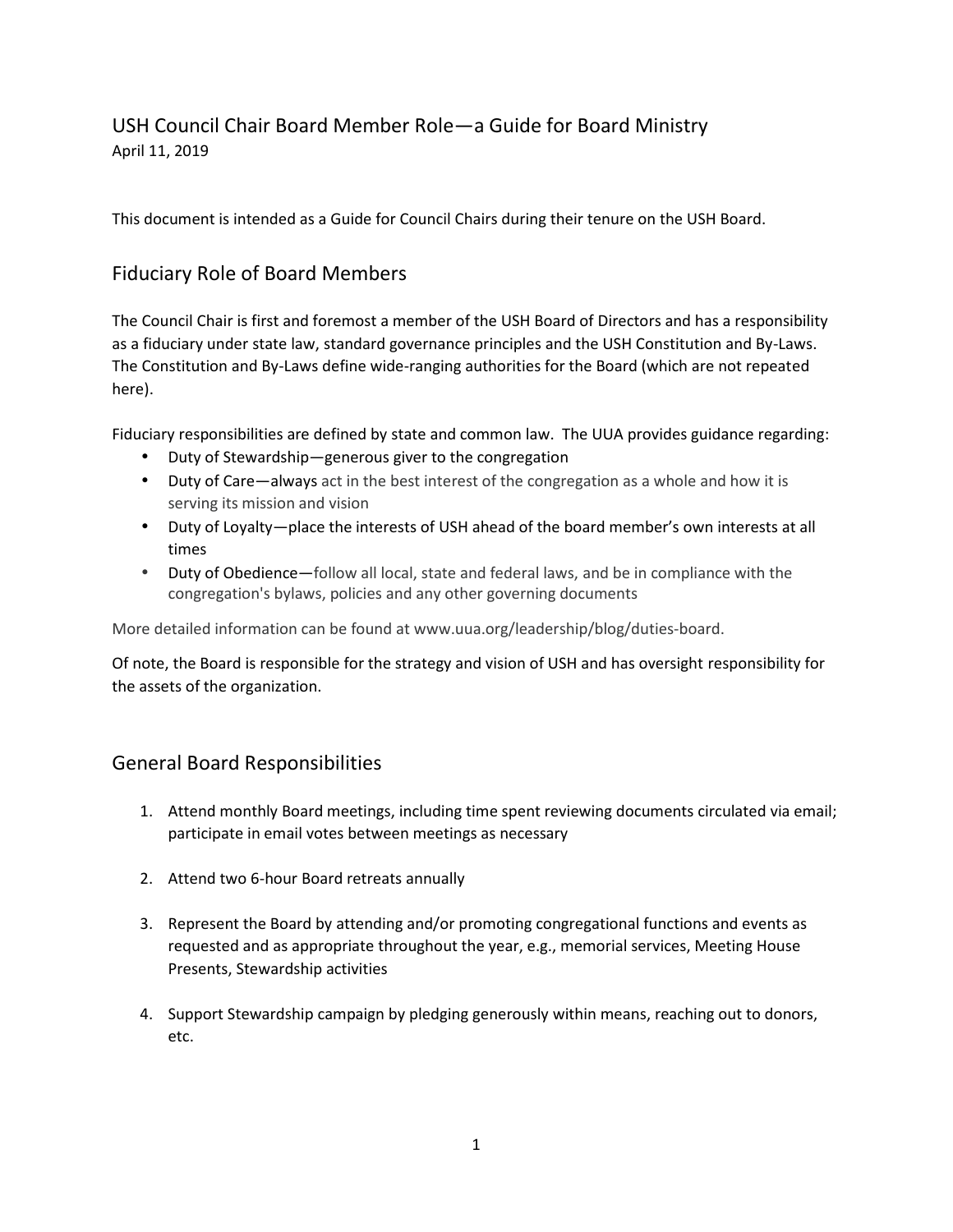# Specific Responsibilities of USH Council Chairs

Council Chairs serve a unique function in furthering the mission of USH. Aspects of the role are defined by the USH Constitution and By-Laws, but practices evolve over time, and will vary from one Council area to another and from year to year. The role is not a supervisory function but a direction-setting and liaison function.

A guide to primary responsibilities (this is not intended to be a checklist) include:

- 1. Liaison with sub-councils (or subgroups in the case of Spiritual Life)
	- a. As appropriate, organize one or more Council-wide meetings with staff and lay leaders of sub-councils
	- b. Solicit input, plan and/or participate in meetings and events (such as council fair)
	- c. Report on sub-council activities to the Board (at least quarterly in writing)
	- d. Raise sub-council issues, concerns, opportunities to the Board
- 2. In conjunction with the designated minister, assess impact of Board priorities on sub-council and Council objectives and activities
	- a. Communicate Board priorities, impact and expectations to sub-councils
- 3. Be cognizant of financial issues and address with Treasurer, designated minister, and/or Board as appropriate. The Council Chair's responsibility however is only as a fiduciary for the overall financial well-being of USH
- 4. Negotiate and sign contracts pertinent to the Council's jurisdiction at the direction of the President and in accordance with relevant policy
- 5. Advise sub-councils of board decisions
	- a. For major decisions, the Board will request a sub-council meet directly with the Board for discussion and setting expectations and timetables for reporting back to the board
- 6. Lead or organize/coordinate task forces and projects at the request of the board
- 7. In collaboration with the designated minister, recommend to the Board sub-councils to be initiated, reorganized or disbanded
- 8. Liaise within USH to seek input from other stakeholders, obtain informal feedback from members regarding USH direction, priorities and progress achieving goals and mission
- 9. Liaise outside USH as appropriate for the benefit of particular USH initiatives and of USH as a whole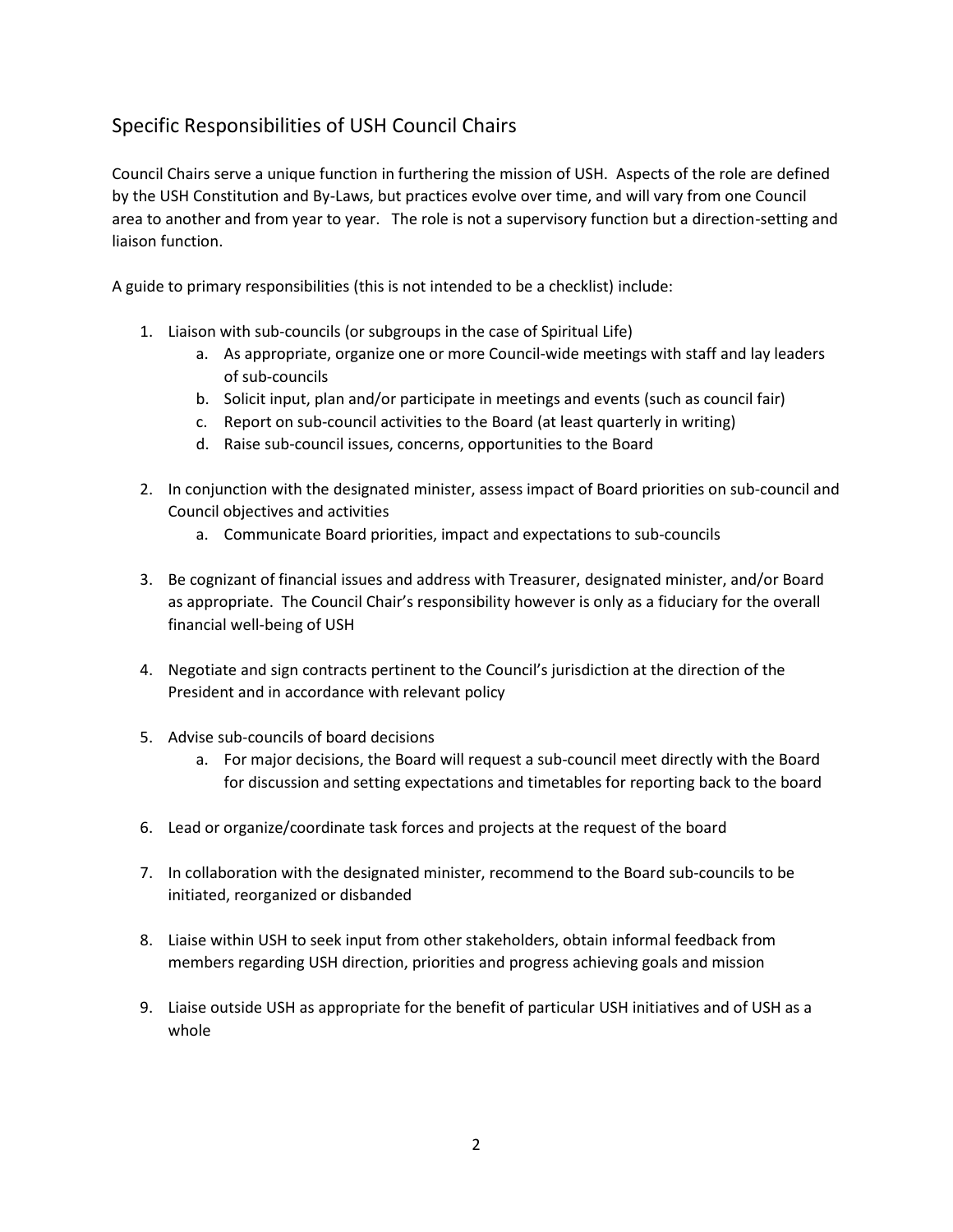- 10. Regular communications with the congregation using various means such as e-news, annual report, board-under-the-stairs sessions, pulpit announcements and/or congregational meetings on matters of importance or interest to the congregation
- 11. At the Council Chair's discretion, the Council Chair may volunteer within USH for Council-related or other activities
	- a. Initiate volunteer activities, in conjunction with Board and/or designated minister and in line with board priorities (e.g., social justice march)
	- b. Support sub-councils as a volunteer (e.g., stewardship)
	- c. Volunteer as possible and appropriate to supplement staff efforts (e.g., RE support, budgeting)
- 12. Work collaboratively and in a cooperative manner with sub-councils, the ministers, and other Board members and endeavor proactively to influence others in the context of Board priorities and to the benefit of our community

All sub-councils do not require the same level of attention from Council Chairs. Areas of focus will be prioritized by the Council Chair in discussion with the designated minister and in the context of the Board's priorities on an annual basis. Any questions on role or scope should be brought to the Board President or President Elect for mutual understanding and resolution

Where sub-councils do not exist, but there are established volunteer subgroups (e.g., RE, Worship Associates, Choir), the liaison role will be adapted, working with the designated minister.

There are no staff or staff management responsibilities.

Note: Council Chairs' roles are to be determined from time-to-time based on need and established practice.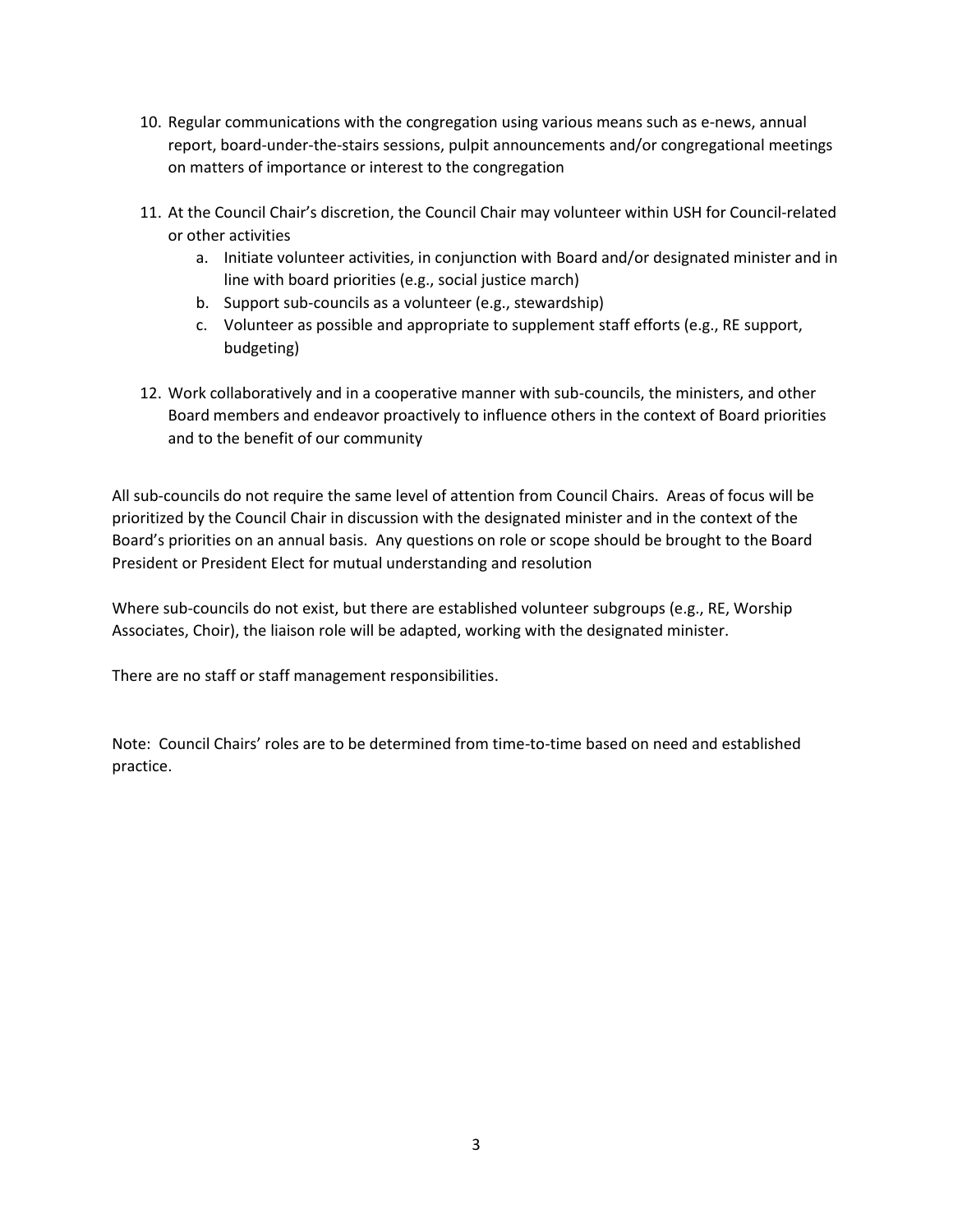Unitarian Society of Hartford

#### **ADMINISTRATION COUNCIL: MONTHLY REPORT March, 2019**

submitted by Sue Tenorio, Adm Council Chair

### I. **Buildings and Grounds**:

Meeting of 3/10/19

Snow and icy conditions made for a reduction of attendees including yhe Adm Chair.Drawing from the Meeting Minutes (David Newton) and discussions w/ Stuart Spence, Sub-council Chair, the following is reported:

A sample approximation of the Sanctuary lighting fixture (s) under consideration has been hung for Congregants' viewing, garnering considerable interest and comments.The sample lighting display will remain in place for at least another week.All feedback and ensuing questions will be shared w/ Hugh Schweitze,Consultant, who is working on the next phase including specifications to solicit bids for the electrical work and fixtures. .

A Sanctuary Exploration Team, comprised of B & G member, Laura Cipriano and Makenzi Hurtado, presented for discussion a document that outlines the physical space responsibilities and necesssities if the USH Meetinghouse were to be established as a sanctuary for individuals seeking refuge.Among points covered included: length of stay; prioritization of space usage by competing congrgation interest groups; toilet and bathing plumbing requirements; zoning regulations; budget impact. Follow-up with related congregations will be done by both Peter Meny and Laura.

Reminder:**April 13 is a scheduled workday from 9-12 noon**. Jim Venneman and Bill Simmons will draw up a task list of work that can be addressed

### **II. Finance**

#### Meeting of 3/28/19

Please see Treasurer Tom Richardson's report. A considerable amount of discussion took place re: the Annual Pledge Drive. The amount of pledge monies recorded to date by Brian Mullen is \$183,000 or 6% with respect to our 8% goal for 2019-20.

The amount needed as a draw down from the Endowment Fund was discussed with a projected total range of 4% to 5%.

It was affirmed that at its February meeting, the Board established the following five priorities in the 2020 budge draft:

- 1. Intern Minister (full cost?),
- 2. Additional support for account-related record-keeping, reporting and collections
- 3. A \$15 hourly *minimum* wage for USH employees
- 4. Co-Revs' sabbatical support needs (TBD).
- 5. Cost of Living Adjustments (COLA) of 3% for staff

### **III. Human Resources**

No meeting was held this month although discussion notes from previous meetings related to organizational staffing were distributed to the Board by Rev. Cathy.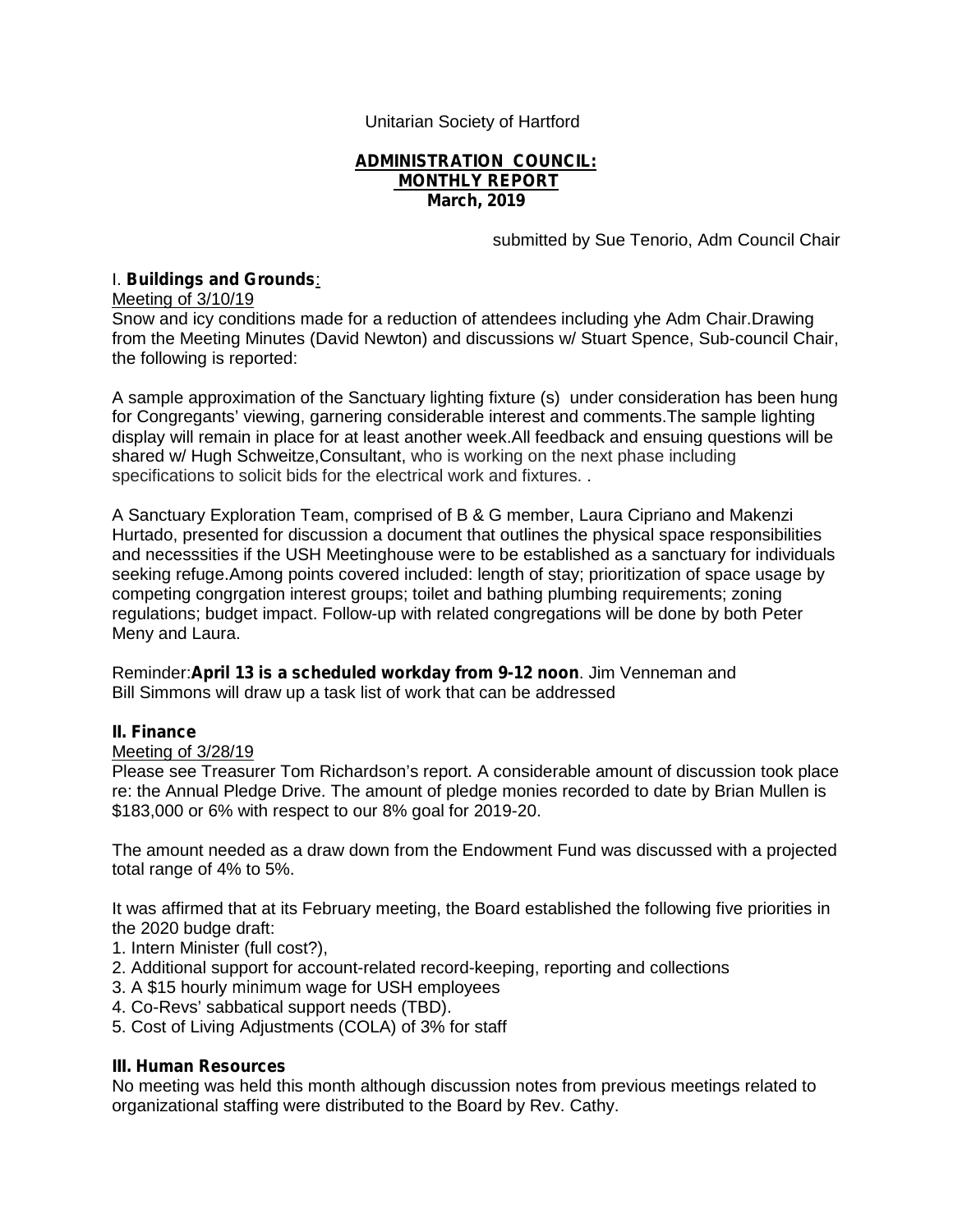#### **IV. Stewardship**

Committee members and Adm Chair were in frequent communication via emails and staffing of a Soiree sign-up table in Fellowship Hall following the Annual Pledge Drive kick-off of 3/6/19. Soirees scheduled concurrently with the kick-off drew few or zero registrants, resulting in cancellations of the same.

#### Meeting of 3/20/19: cancelled

#### Meeting of 3/27/19:

Caron Lanouette, annnounced that a planned celebration for the end of the Pledge Drive on 3/31/19 was being cancelled due to a lagging number of pledges to date.Bob White, congregation member, has completed pledge-specific lists by name of members who have not yet pledged, separate from a list of congregation members with whom Cathy has talked regarding their individual circumstances and with whom no further contacts will be made.

Board members will be asked to review the list of non-pledged members in order to determine if there are individuals to whom they may be willing to place pledge reminder calls.'Formal' final pledge activities will occur during the 3/31/19 Sunday service and an inventory made afterward of the pledge totals.

A thank you luncheon will be held for all Soiree hosts on 4/23/19.Individual thank yous will be sent to individuals who have pledged significant amounts. All who have made pledges will receive a USH thank you.

Next scheduled meeting is 4/17/19.

.

#### **V. Archives**

Chair Larry Lunden accepted an invitation from the Adm Chair to deliver from the pulpit a personal testimonial in support of the Pledge Drive. His testimony on 3/21/19 was authentic and well-received.

ST/st

.